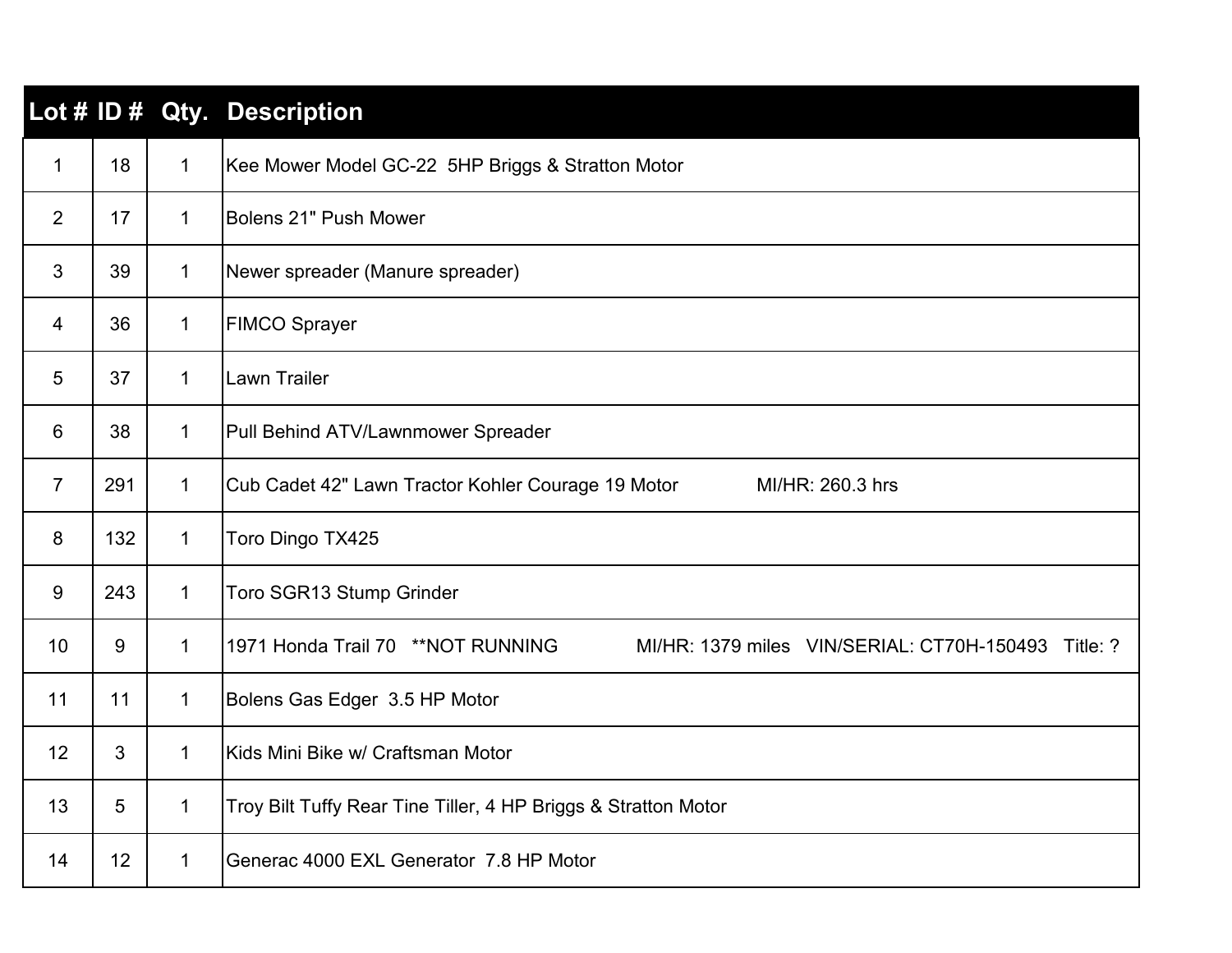|    |     |              | Lot # ID # Qty. Description                              |
|----|-----|--------------|----------------------------------------------------------|
| 15 | 96  | $\mathbf 1$  | 2-LT245/75R17 Firestone Tires & 8 Lug rims               |
| 16 | 97  | 1            | 2- P235/75R15 Sonic Tires 5 Lug Ford Rims                |
| 17 | 98  | 1            | 4- 265/75/R18 various manufactured 6 Lug Nissan Rims     |
| 18 | 99  | $\mathbf 1$  | 4-255/70R-17 General 6 Lug Chevy Rims                    |
| 19 | 68  | 1            | Fuel Tank w/ electric pump 50 gal.                       |
| 20 | 67  | 1            | Fuel Tank w/ manual pump 50 gal.                         |
| 21 | 66  | $\mathbf 1$  | Model 1305 Bedder 13 HP Honda                            |
| 22 | 72  | $\mathbf 1$  | Greenlee 1818 Pipe Bender                                |
| 23 | 105 | 1            | 3- Free passer 35/12.5/20 Tires                          |
| 24 | 104 | 1            | 4- Cooper 295/70/18 Tires                                |
| 25 | 103 | $\mathbf 1$  | 2- Mastercraft 275/70/18 Tires                           |
| 26 | 102 | $\mathbf 1$  | 4- Tires various sizes 6 Lug Rims                        |
| 27 | 101 | 1            | 4- 235/55/18 Tires 5 Lug Dodge Rims                      |
| 28 | 100 | $\mathbf{1}$ | 4- LT235/80R-17/2-265/70-17 Chevy Wheels 4 8 Lug GM Rims |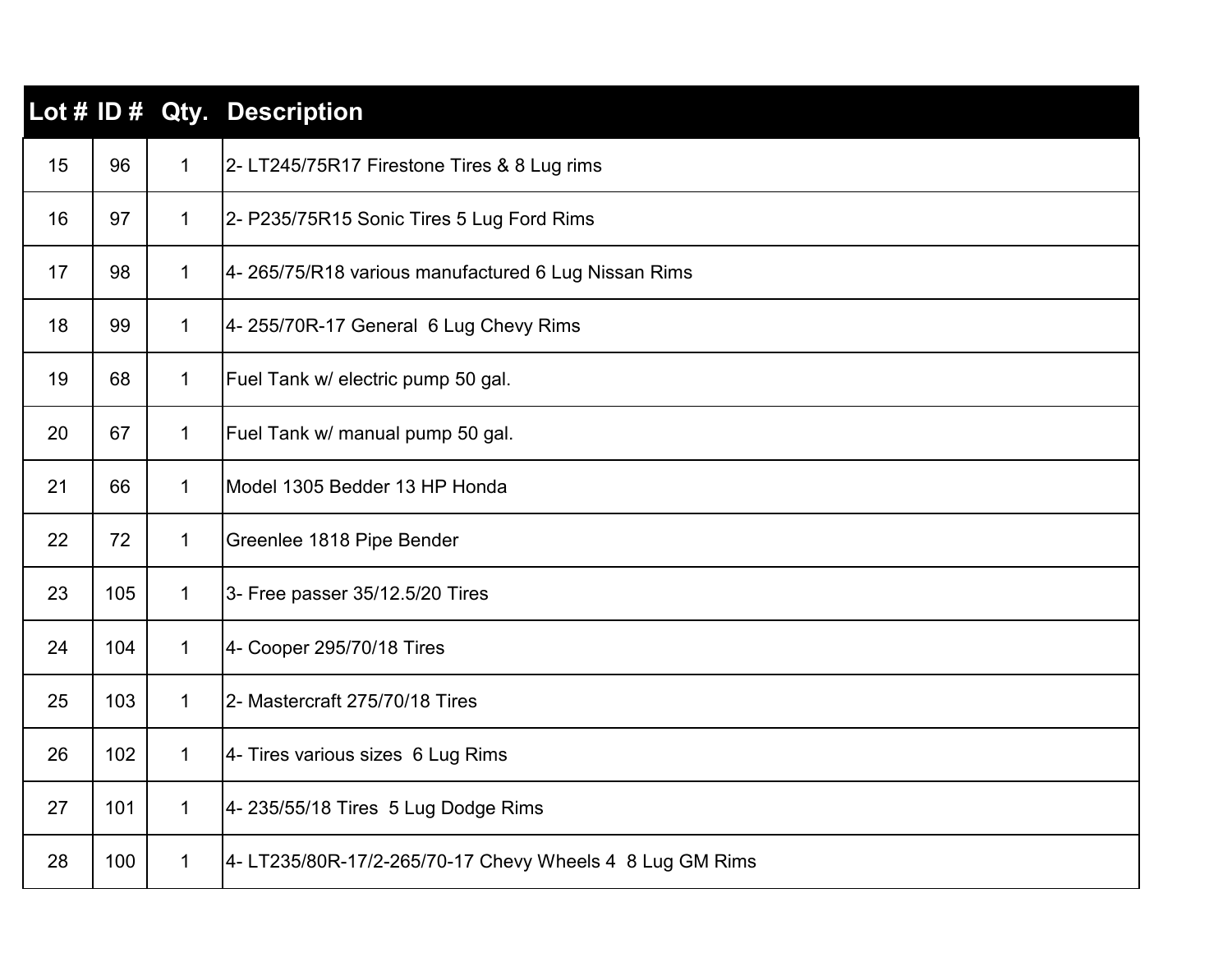|    |     |                | Lot # ID # Qty. Description              |
|----|-----|----------------|------------------------------------------|
| 29 | 81  | $\overline{4}$ | 4 215/45/17 Tires with wheels            |
| 30 | 109 | $\mathbf{1}$   | Group of misc. Tires & Rims              |
| 31 | 108 | $\mathbf{1}$   | 2- Goodyear 37/12.5/17 8 Lug GM Rims     |
| 32 | 107 | $\mathbf{1}$   | 2- Falcon 225/55/20 Tires                |
| 33 | 106 | $\mathbf{1}$   | 2- Nexen 275/55/20 Tires                 |
| 34 | 112 | $\mathbf{1}$   | <b>Westin Grill Guard</b>                |
| 35 | 113 | $\mathbf{1}$   | <b>Westin Bull Bar</b>                   |
| 36 | 111 | $\mathbf{1}$   | 2- Jeep Rims & Tires & Jeep Hub caps     |
| 37 | 110 | $\mathbf{1}$   | 2- ?GM Rims 8 Lug                        |
| 38 | 8   | $\mathbf{1}$   | FIMCO 30 Gallon Pull Behind Sprayer      |
| 39 | 6   | $\mathbf{1}$   | DR Chipper XR950 Briggs & Stratton Motor |
| 40 | 10  | $\mathbf{1}$   | Earth King gas auger 3.5 HP Motor        |
| 41 | 87  | $\mathbf{1}$   | Craftsman 150 PSI Air compressor         |
| 42 | 86  | $\mathbf{1}$   | Pair of car ramps                        |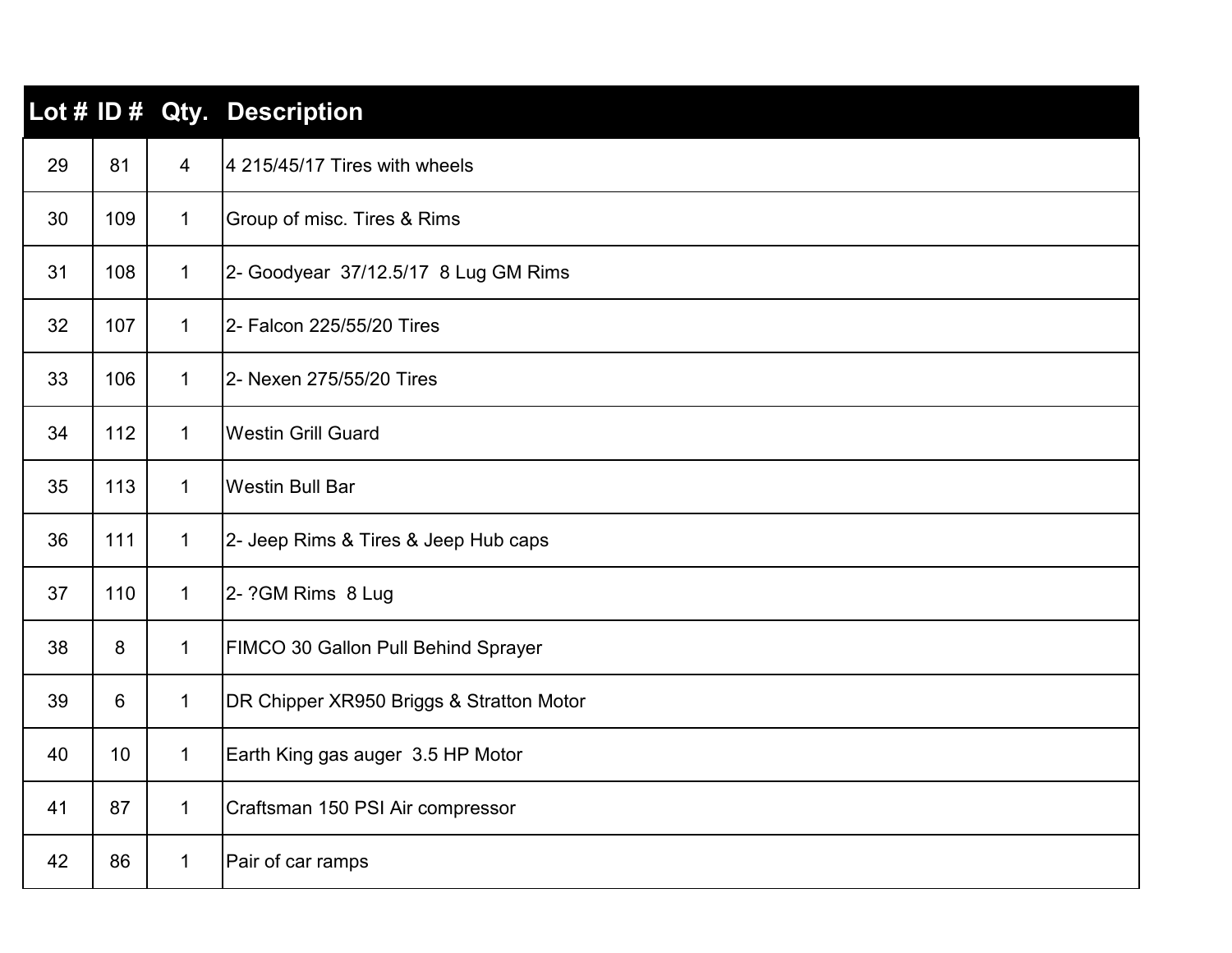|    |     |              | Lot # ID # Qty. Description                            |
|----|-----|--------------|--------------------------------------------------------|
| 43 | 85  | $\mathbf{1}$ | Pull down stair case                                   |
| 44 | 84  | $\mathbf{1}$ | Group of electric hedge trimmers, pole saws            |
| 45 | 83  | $\mathbf{1}$ | <b>STIHL FS80 String Trimmer</b>                       |
| 46 | 82  | $\mathbf{1}$ | Gas chain saw                                          |
| 47 | 80  | $\mathbf{1}$ | 46" snapper blades                                     |
| 48 | 79  | $\mathbf{1}$ | AC Delco Floor jack                                    |
| 49 | 78  | $\mathbf{1}$ | Group including jump pack, Toaster Oven                |
| 50 | 88  | $\mathbf 1$  | Cradle slyte                                           |
| 51 | 53  | $\mathbf 1$  | Vintage Hanson scale                                   |
| 52 | 52  | $\mathbf{1}$ | Vintage washing maschine rinser by home comforter      |
| 53 | 51  | $\mathbf{1}$ | Vintage cider press                                    |
| 54 | 244 | $\mathbf{1}$ | Cub cadet 33" Commercial mower<br><b>MI/HR: 75 hrs</b> |
| 55 | 250 | $\mathbf{1}$ | <b>STIHL FS-80R String Trimmer</b>                     |
| 56 | 249 | $\mathbf{1}$ | Echo Trimmer                                           |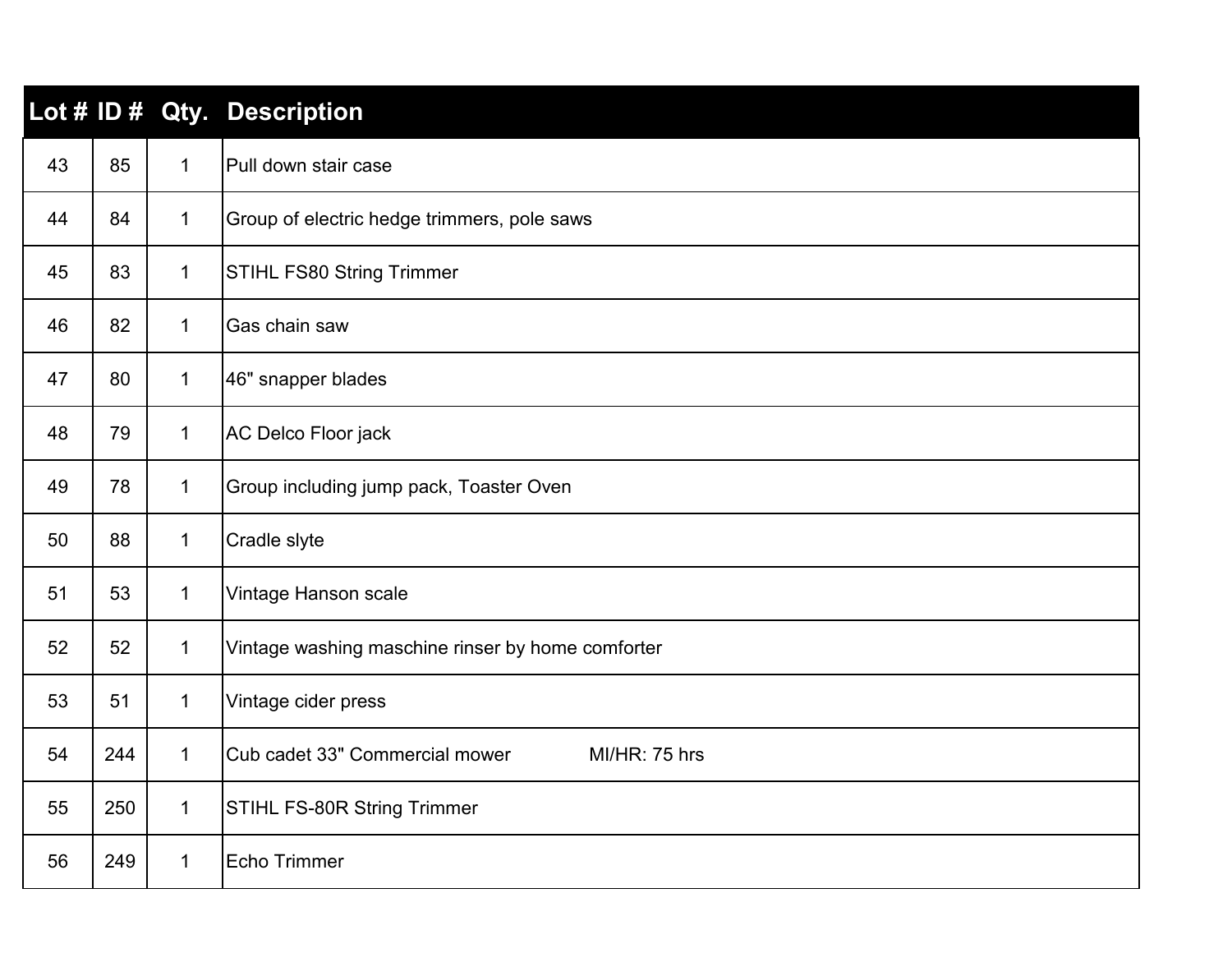|    |     |              | Lot # ID # Qty. Description                                    |
|----|-----|--------------|----------------------------------------------------------------|
| 57 | 251 | $\mathbf{1}$ | STIHL HS45 Hedge Trimmer                                       |
| 58 | 248 | $\mathbf{1}$ | Echo PE-2000 Edger                                             |
| 59 | 183 | $\mathbf{1}$ | 20" California Trimmer Reel Mower<br>MI/HR: Less than 10 hours |
| 60 | 73  | $\mathbf{1}$ | 3 Conduit Benders                                              |
| 61 | 91  | $\mathbf{1}$ | Wash Tub                                                       |
| 62 | 89  | $\mathbf{1}$ | <b>Tobacco Transplanter</b>                                    |
| 63 | 90  | $\mathbf 1$  | <b>Tobacco Transplanter</b>                                    |
| 64 | 4   | $\mathbf 1$  | <b>Oreck Pro Grade Orbiter</b>                                 |
| 65 | 299 | $\mathbf{1}$ | <b>Teleswivel Hitch</b>                                        |
| 66 | 300 | $\mathbf{1}$ | Teleswivel 210 AP short hitch                                  |
| 67 | 301 | $\mathbf{1}$ | Teleswivel 210 AP short hitch                                  |
| 68 | 302 | $\mathbf{1}$ | Teleswivel 210 AP short hitch                                  |
| 69 | 303 | $\mathbf{1}$ | Teleswivel 210 AP short hitch                                  |
| 70 | 304 | $\mathbf{1}$ | Teleswivel 210 AP short hitch                                  |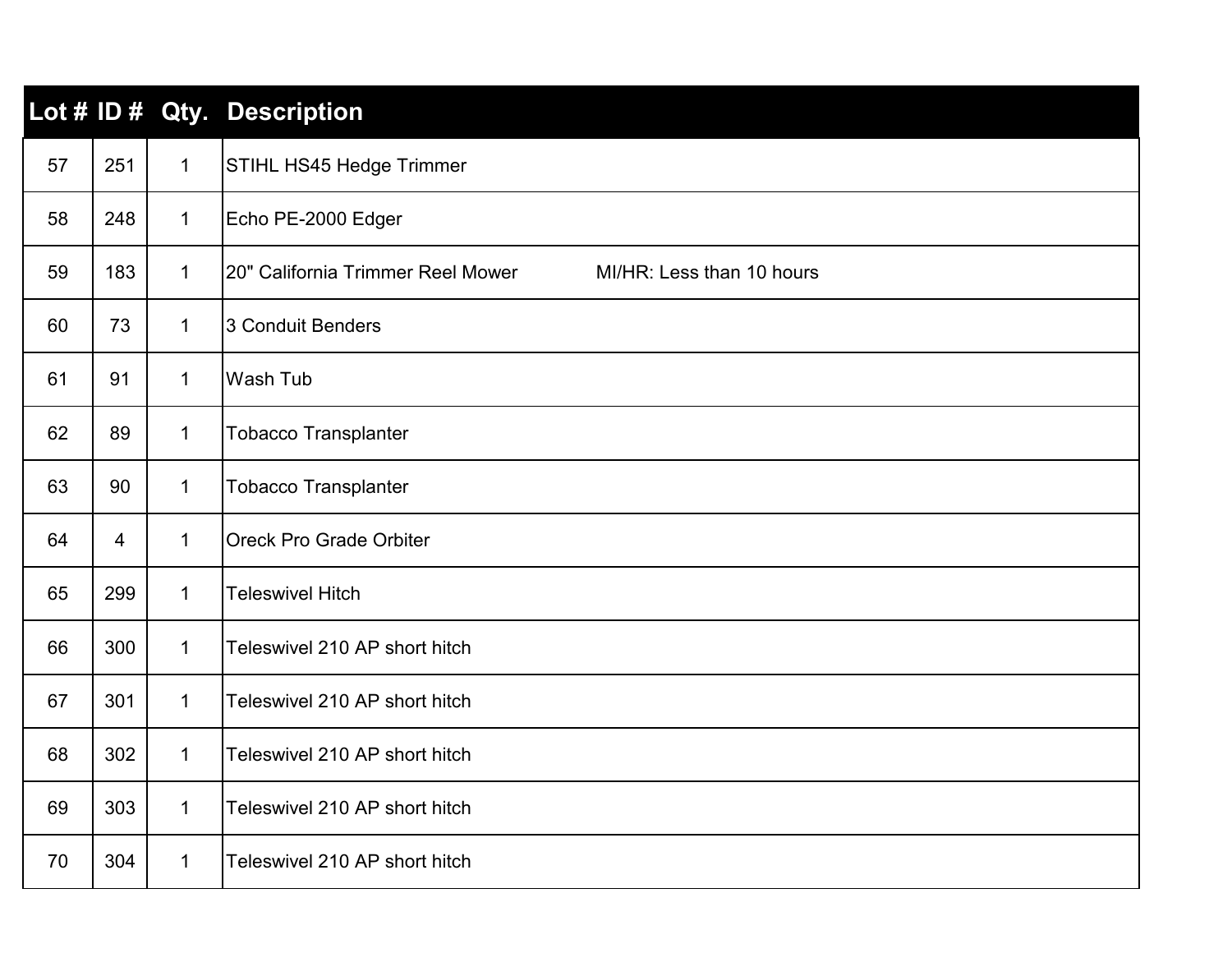|    |     |              | Lot # ID # Qty. Description   |
|----|-----|--------------|-------------------------------|
| 71 | 305 | $\mathbf{1}$ | Teleswivel 210 AP short hitch |
| 72 | 306 | $\mathbf{1}$ | Teleswivel 210 AP short hitch |
| 73 | 307 | $\mathbf{1}$ | Teleswivel 210 AP short hitch |
| 74 | 308 | $\mathbf{1}$ | Teleswivel 210 AP short hitch |
| 75 | 309 | $\mathbf{1}$ | Teleswivel 210 AP short hitch |
| 76 | 310 | $\mathbf{1}$ | Teleswivel 210 AP short hitch |
| 77 | 311 | $\mathbf{1}$ | Teleswivel 210 AP short hitch |
| 78 | 312 | $\mathbf{1}$ | Teleswivel 210 AP short hitch |
| 79 | 313 | $\mathbf 1$  | Teleswivel 210 AP short hitch |
| 80 | 314 | $\mathbf{1}$ | Teleswivel 210 AP short hitch |
| 81 | 315 | $\mathbf{1}$ | Teleswivel 210 AP short hitch |
| 82 | 316 | $\mathbf{1}$ | Teleswivel 210 AP short hitch |
| 83 | 317 | $\mathbf{1}$ | Teleswivel 210 AC short hitch |
| 84 | 237 | $\mathbf{1}$ | NEL Lusso 26" Cruiser Bike    |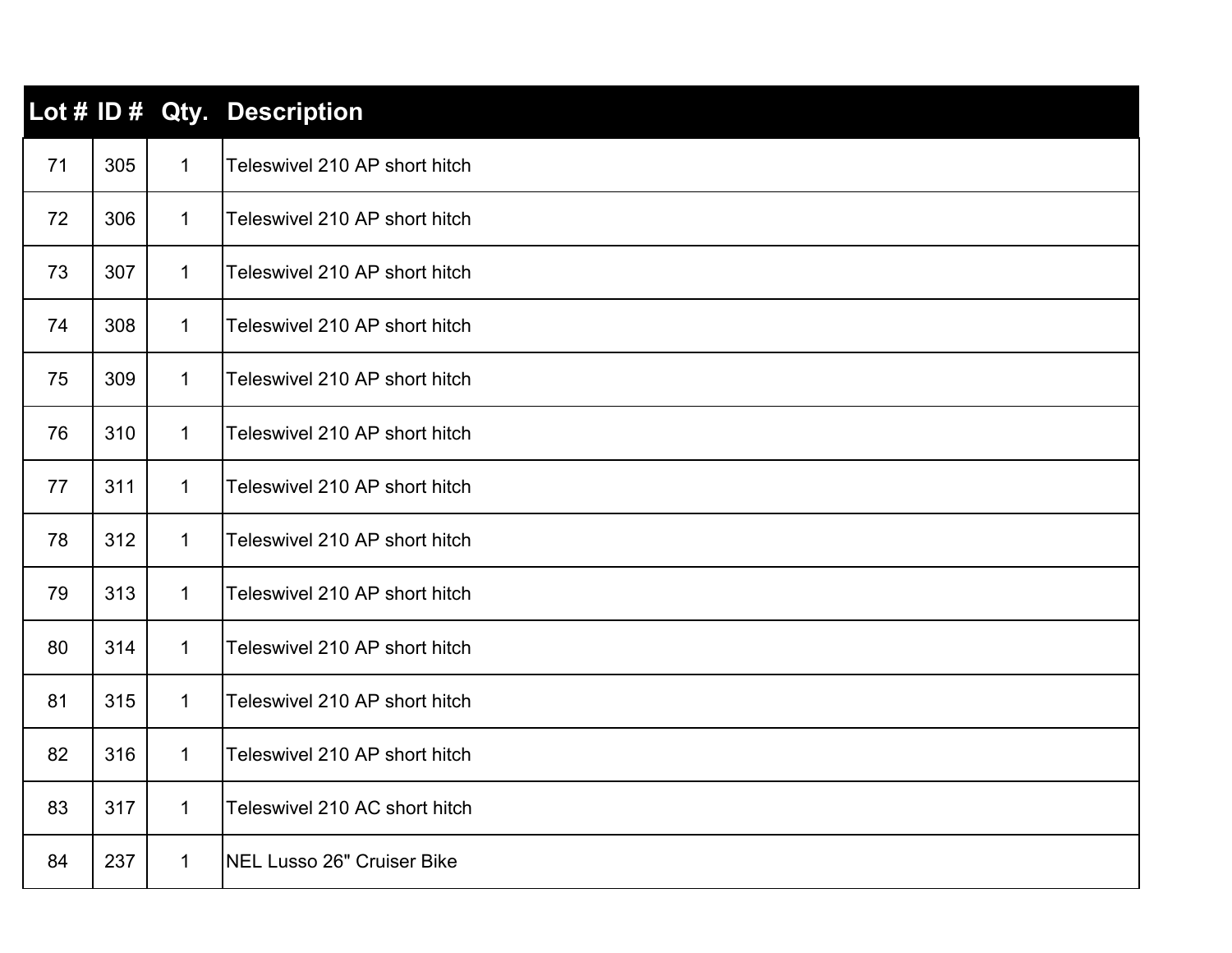|    |     |              | Lot # ID # Qty. Description                                             |
|----|-----|--------------|-------------------------------------------------------------------------|
| 85 | 235 | $\mathbf{1}$ | Kent Northpoint 29" Mountain Bike                                       |
| 86 | 234 | $\mathbf{1}$ | Incline 29" Mountain Bike                                               |
| 87 | 238 | $\mathbf{1}$ | Mongoose Excursion 24" Mountain Bike                                    |
| 88 | 233 | $\mathbf{1}$ | Kent 29" Mountain Bike                                                  |
| 89 | 232 | 1            | Mongoose 24" Mountain Bike                                              |
| 90 | 231 | $\mathbf{1}$ | Hazard 20" BMX Bicycle                                                  |
| 91 | 236 | $\mathbf{1}$ | Kent Bayside 26" Cruiser Bike                                           |
| 92 | 239 | $\mathbf{1}$ | Huffy Rocky Creek 26" Mountain Bike                                     |
| 93 | 372 | $\mathbf{1}$ | <b>Snapper Push Mower</b>                                               |
| 94 | 336 | $\mathbf{1}$ | Craftsman GT5000 Riding Mower w/ 25HP Kohler Engine                     |
| 95 | 334 | $\mathbf{1}$ | Craftsmen 6300 Watt Generator                                           |
| 96 | 333 | $\mathbf{1}$ | Fimco Pull Type Sprayer                                                 |
| 97 | 335 | $\mathbf{1}$ | Cub Cadet LT 1050 20 HP Riding Mower                                    |
| 98 | 360 | $\mathbf{1}$ | Toro Z Master 60" Zero Turn Mower with Peco Bagger 25 HP Kawasaki Motor |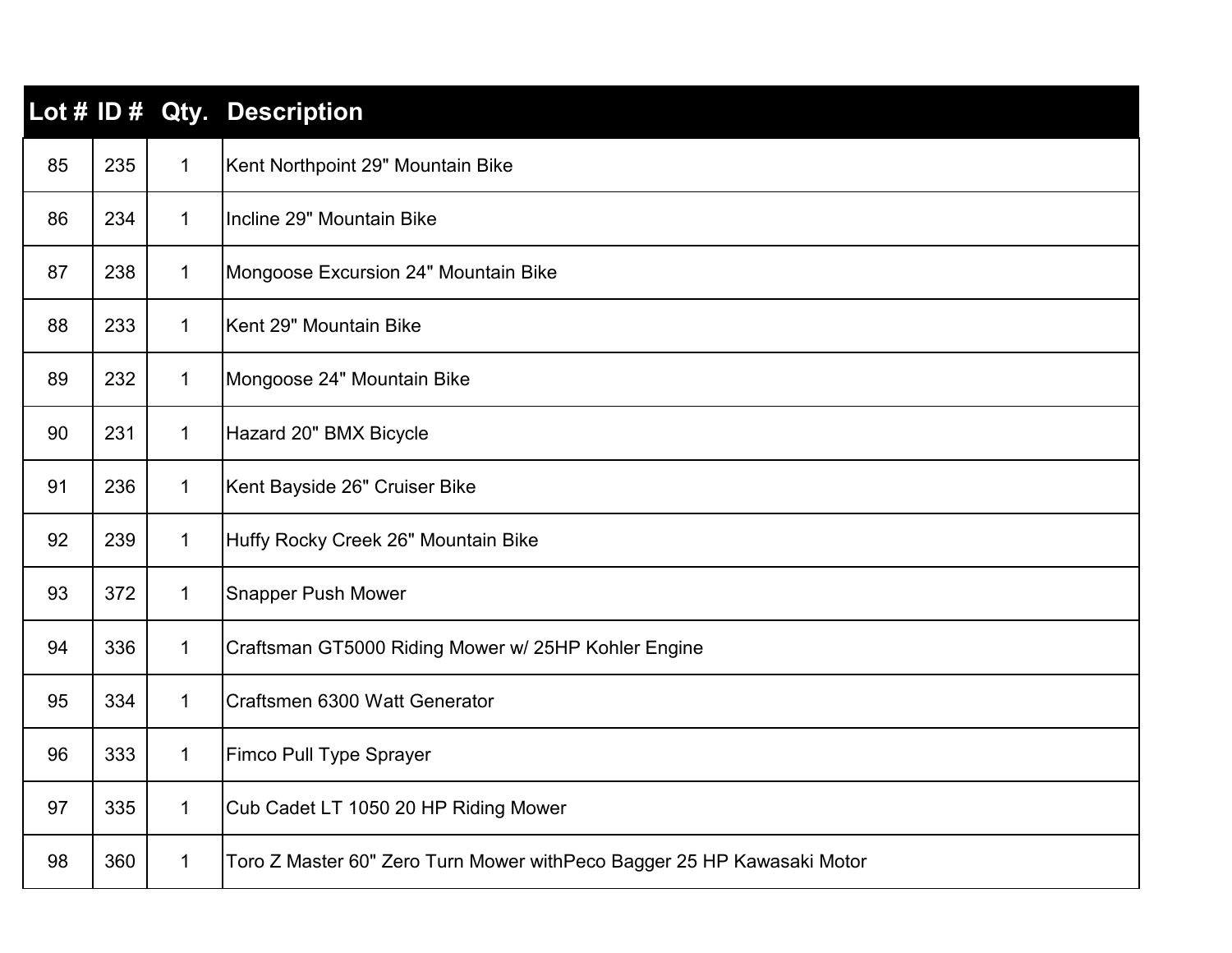|     |     |              | Lot # ID # Qty. Description                                        |
|-----|-----|--------------|--------------------------------------------------------------------|
| 99  | 376 | $\mathbf{1}$ | Cub Cadet XT1 42" Lawn Tractor 18 HP Kohler Motor<br>MI/HR: 76 hrs |
| 108 | 323 | $\mathbf{1}$ | MTD 5HP Chipper Shredder                                           |
| 109 | 322 | $\mathbf 1$  | Vermeer SC130 Stump Grinder                                        |
| 110 | 19  | $\mathbf 1$  | 42" Craftsman Yard Sweeper                                         |
| 111 | 34  | $\mathbf 1$  | Go Kart                                                            |
| 112 | 241 | $\mathbf 1$  | <b>Horse Drawn Plow</b>                                            |
| 113 | 240 | $\mathbf{1}$ | <b>Horse Drawn Plow</b>                                            |
| 114 | 267 | $\mathbf{1}$ | Pallet of jack stands                                              |
| 115 | 114 | $\mathbf{1}$ | 4-22" 6 Lug Cadillac Rims                                          |
| 116 | 115 | $\mathbf{1}$ | 4- 17" 5 Lug Jeep rims                                             |
| 117 | 116 | $\mathbf{1}$ | 4- 17" GM 6 Lug Rims                                               |
| 118 | 117 | $\mathbf{1}$ | 4- 19" 5 Lug Rims & 2 Tires                                        |
| 119 | 118 | $\mathbf{1}$ | 4- 235/60/18 Tires & Chrysler 5 Lug Rims                           |
| 120 | 119 | $\mathbf 1$  | 4- 205/40/17 Tires & Acura 5 Lug Rims                              |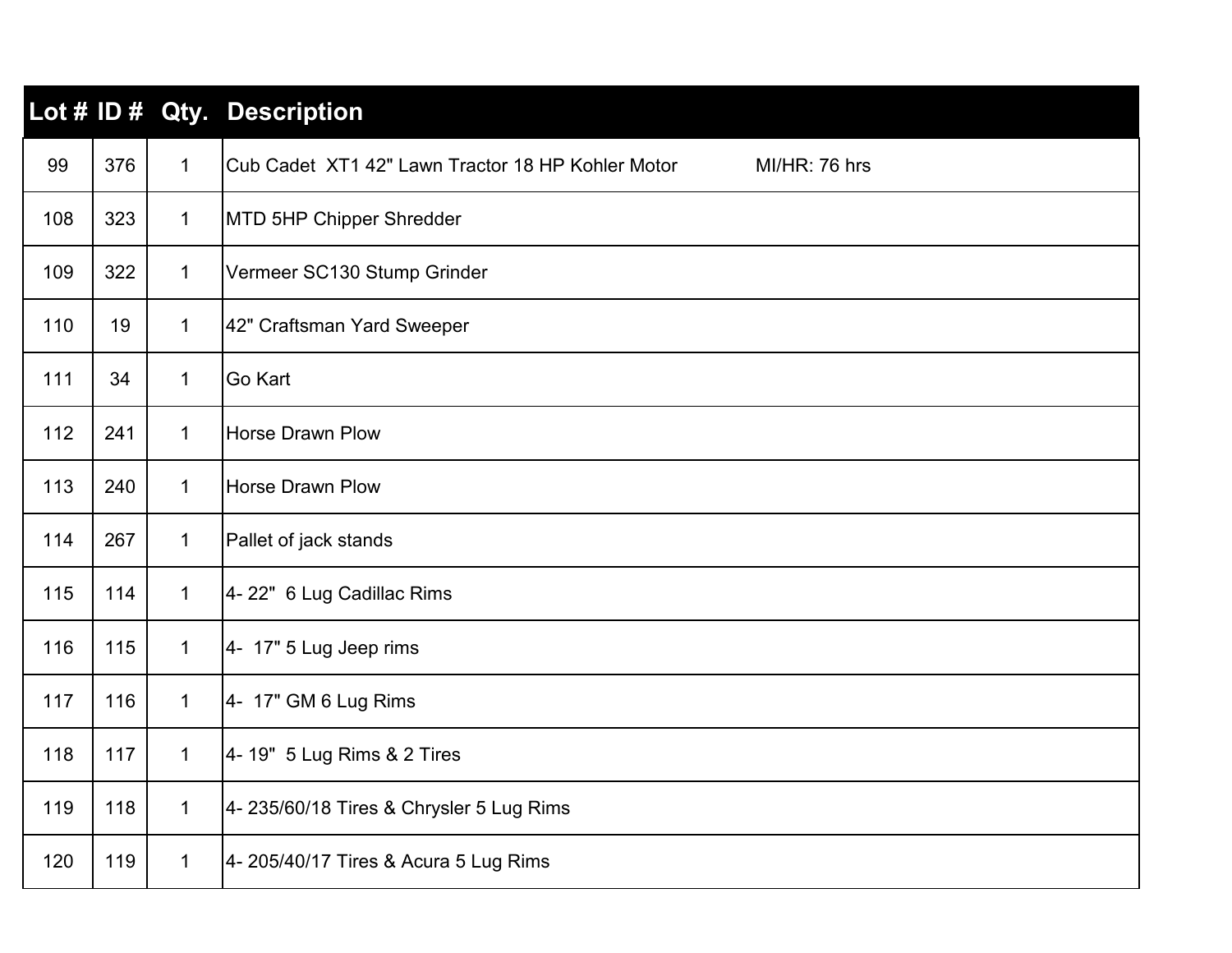|     |     |              | Lot # ID # Qty. Description                  |
|-----|-----|--------------|----------------------------------------------|
| 121 | 120 | $\mathbf{1}$ | 4- 245/35/20 Tires & 5 Lug Rims              |
| 122 | 121 | $\mathbf{1}$ | 4- 255/70/18 Tires & 5 Lug Rims              |
| 123 | 122 | $\mathbf{1}$ | 4- 255/70/18 Tires & 6 Lug Ford Rims         |
| 124 | 123 | $\mathbf{1}$ | 4- 265/40/22 Tires & Cavallo 5 Lug Rims      |
| 125 | 124 | $\mathbf{1}$ | 4- 215/65/15 Tires & Dual Drilled 5 Lug Rims |
| 126 | 125 | $\mathbf{1}$ | 4- 265/70/17 Tires & 6 Lug Ford Rims         |
| 127 | 126 | $\mathbf{1}$ | 4-35/12.5/17 Tires & 8 Lug Dodge Rims        |
| 128 | 127 | $\mathbf{1}$ | 2- Firestone 35/12.5/20 Tires                |
| 129 | 128 | $\mathbf{1}$ | 2- Nitto 275/70/18 Tires                     |
| 130 | 129 | $\mathbf{1}$ | 4- Toyo 275/45/20 Tires                      |
| 131 | 130 | $\mathbf 1$  | 4- Ironman 245/75/17 Tires                   |
| 132 | 136 | $\mathbf 1$  | Red Leer Truck bed Camper top 72" x 84"      |
| 133 | 137 | $\mathbf 1$  | Black Leer Truck Bed Camper Top 56" x 81"    |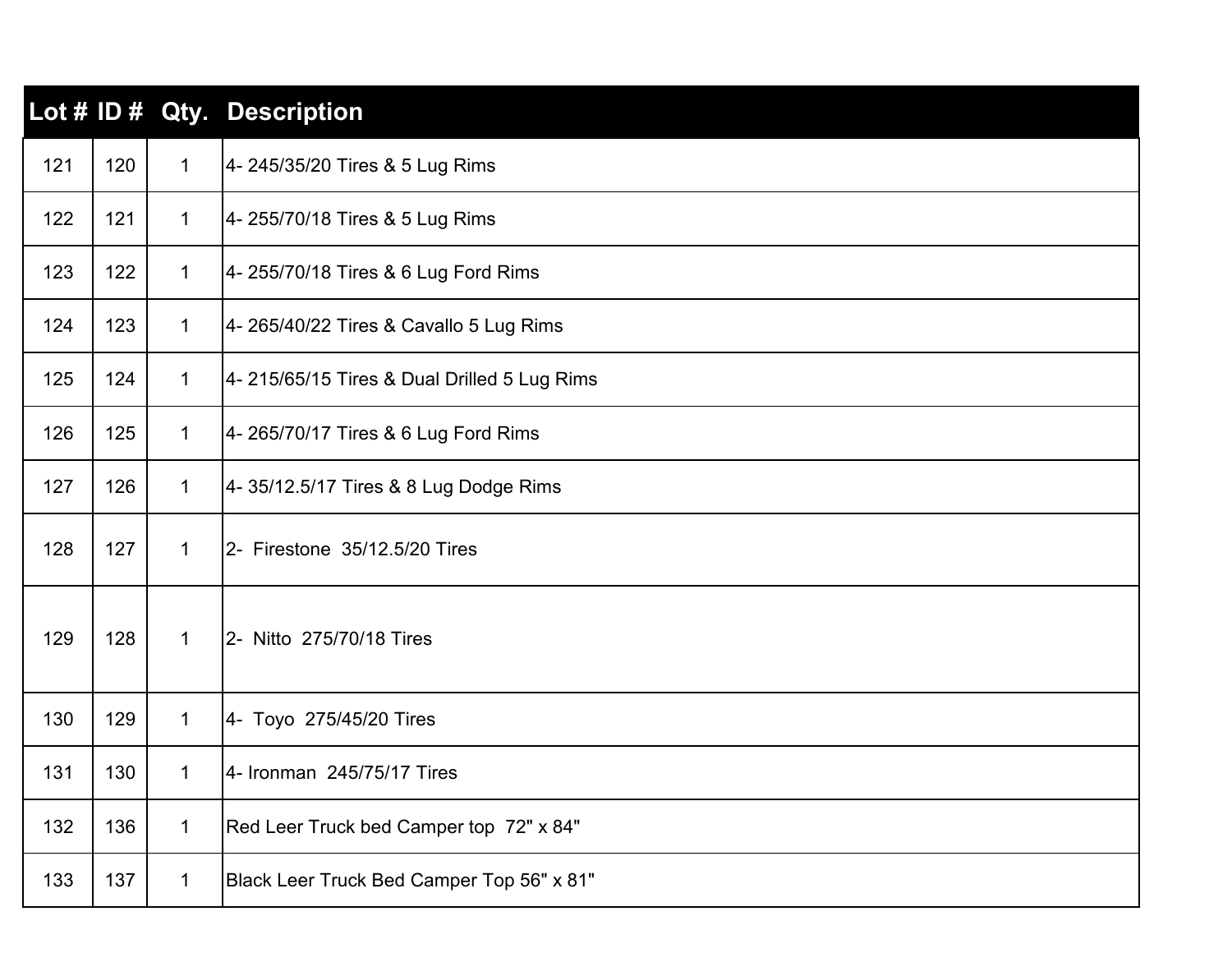|     |     |              | Lot # ID # Qty. Description                   |
|-----|-----|--------------|-----------------------------------------------|
| 134 | 138 | $\mathbf{1}$ | Black Leer Truck Bed Camper Top 69" x 74"     |
| 135 | 74  | $\mathbf 1$  | <b>Boxes of Floor Stripper</b>                |
| 136 | 164 | $\mathbf 1$  | <b>Electric Heater &amp; Pair of Speakers</b> |
| 137 | 165 | $\mathbf{1}$ | Hand Truck, Electrical Box, Grease Gun        |
| 138 | 166 | $\mathbf{1}$ | 3 LP Tanks                                    |
| 139 | 167 | $\mathbf 1$  | 2 Stands & Stand                              |
| 140 | 168 | $\mathbf{1}$ | 2 Shop vacs                                   |
| 141 | 169 | $\mathbf{1}$ | Homemade Job Box                              |
| 142 | 170 | $\mathbf{1}$ | Aerator                                       |
| 143 | 171 | $\mathbf{1}$ | Wheelchair & Seats & Chair                    |
| 144 | 172 | $\mathbf 1$  | 24' Werner Aluminum Extension Ladder          |
| 145 | 173 | $\mathbf{1}$ | 8" Werner Aluminum Ladder                     |
| 146 | 174 | $\mathbf 1$  | Pull behind weeder                            |
| 147 | 176 | $\mathbf 1$  | Tote w/ tools & cords misc.                   |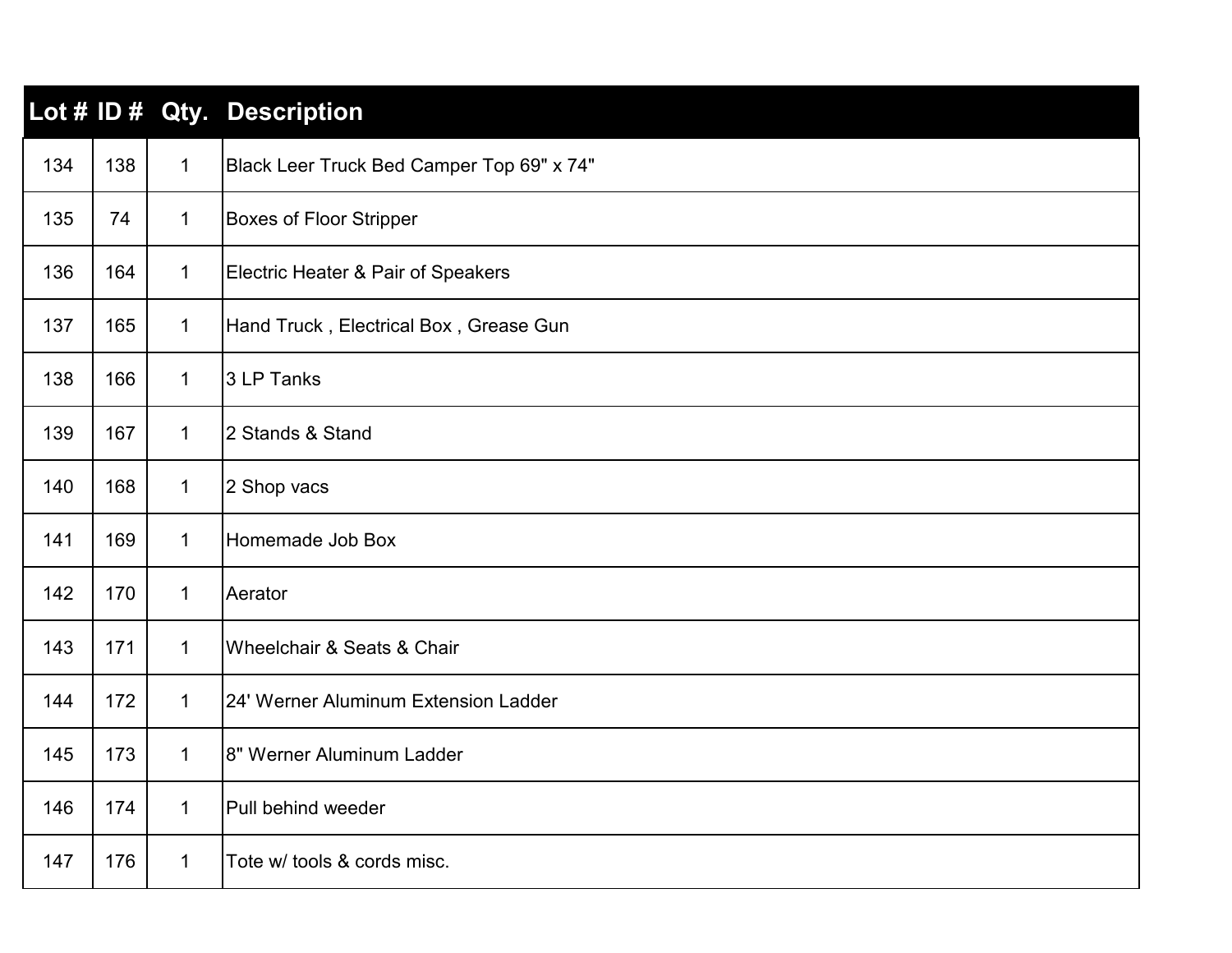|     |     |              | Lot # ID # Qty. Description                                          |
|-----|-----|--------------|----------------------------------------------------------------------|
| 148 | 175 | $\mathbf 1$  | <b>Sentry Safe</b>                                                   |
| 149 | 177 | $\mathbf 1$  | Winch, Pulley, C- Clamp                                              |
| 150 | 178 | $\mathbf 1$  | <b>Chain Vise</b>                                                    |
| 151 | 179 | $\mathbf{1}$ | <b>Jack</b>                                                          |
| 152 | 180 | $\mathbf{1}$ | Dog Crate with Wheels                                                |
| 153 | 181 | $\mathbf{1}$ | <b>Reciever Hitch</b>                                                |
| 154 | 182 | $\mathbf{1}$ | <b>Equipment Weight</b>                                              |
| 155 | 184 | $\mathbf{1}$ | Green Bicycle/ Red Tricycle                                          |
| 156 | 185 | $\mathbf{1}$ | Chopsaw/ Strap                                                       |
| 157 | 186 | $\mathbf 1$  | Pair Michelin LT235/85R16 Tires                                      |
| 158 | 187 | $\mathbf{1}$ | 4 Michelin LT235/85R16 Tires                                         |
| 159 | 188 | $\mathbf{1}$ | <b>Bicycle Rack</b>                                                  |
| 160 | 189 | $\mathbf{1}$ | Barrel/ Rack/ Cart                                                   |
| 161 | 190 | $\mathbf{1}$ | Group of 5 Tires Including 4 Bridgestone P285/R22/110H & 1 P23565R18 |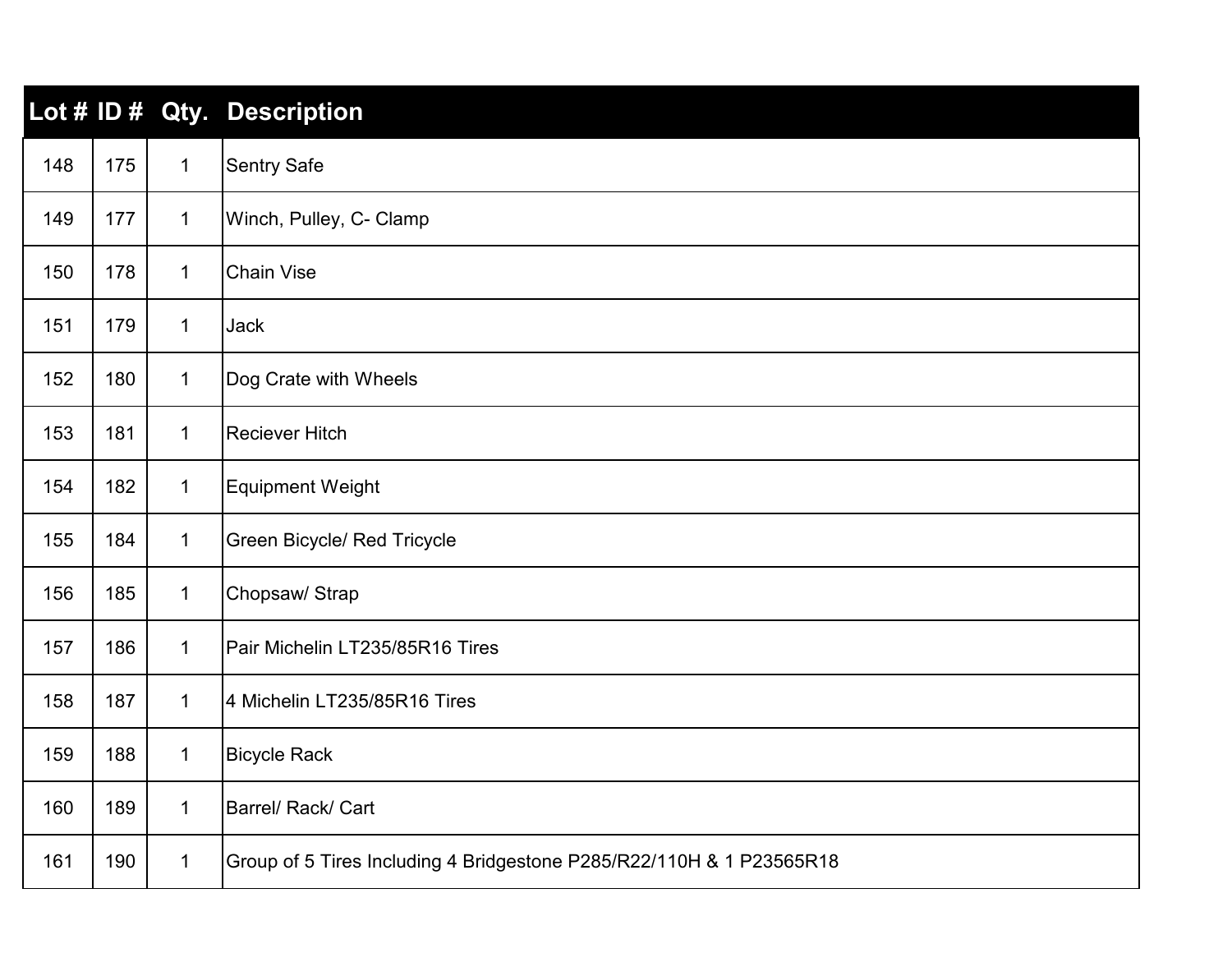|     |     |              | Lot # ID # Qty. Description              |
|-----|-----|--------------|------------------------------------------|
| 162 | 193 | $\mathbf{1}$ | Remington Reel Mower & Dump wheel barrow |
| 163 | 194 | $\mathbf{1}$ | Pair of Bicycle racks                    |
| 164 | 195 | $\mathbf{1}$ | 1 Soft ride bicyle rack                  |
| 165 | 196 | $\mathbf{1}$ | <b>Shop Cabinet</b>                      |
| 166 | 197 | $\mathbf{1}$ | Fire Pit                                 |
| 167 | 201 | $\mathbf{1}$ | <b>Bicycle Rack</b>                      |
| 168 | 202 | $\mathbf{1}$ | <b>Electric Motor</b>                    |
| 169 | 203 | $\mathbf{1}$ | <b>True Temper Wheel Barrow</b>          |
| 170 | 204 | $\mathbf{1}$ | Large Chain Hoist                        |
| 171 | 205 | $\mathbf{1}$ | <b>Computer Cabinet</b>                  |
| 172 | 206 | $\mathbf{1}$ | <b>Computer Cabinet</b>                  |
| 173 | 207 | $\mathbf{1}$ | <b>Computer Cabinet</b>                  |
| 174 | 208 | $\mathbf{1}$ | <b>Computer Cabinet</b>                  |
| 175 | 209 | $\mathbf{1}$ | Ryobi 16" Scroll saw                     |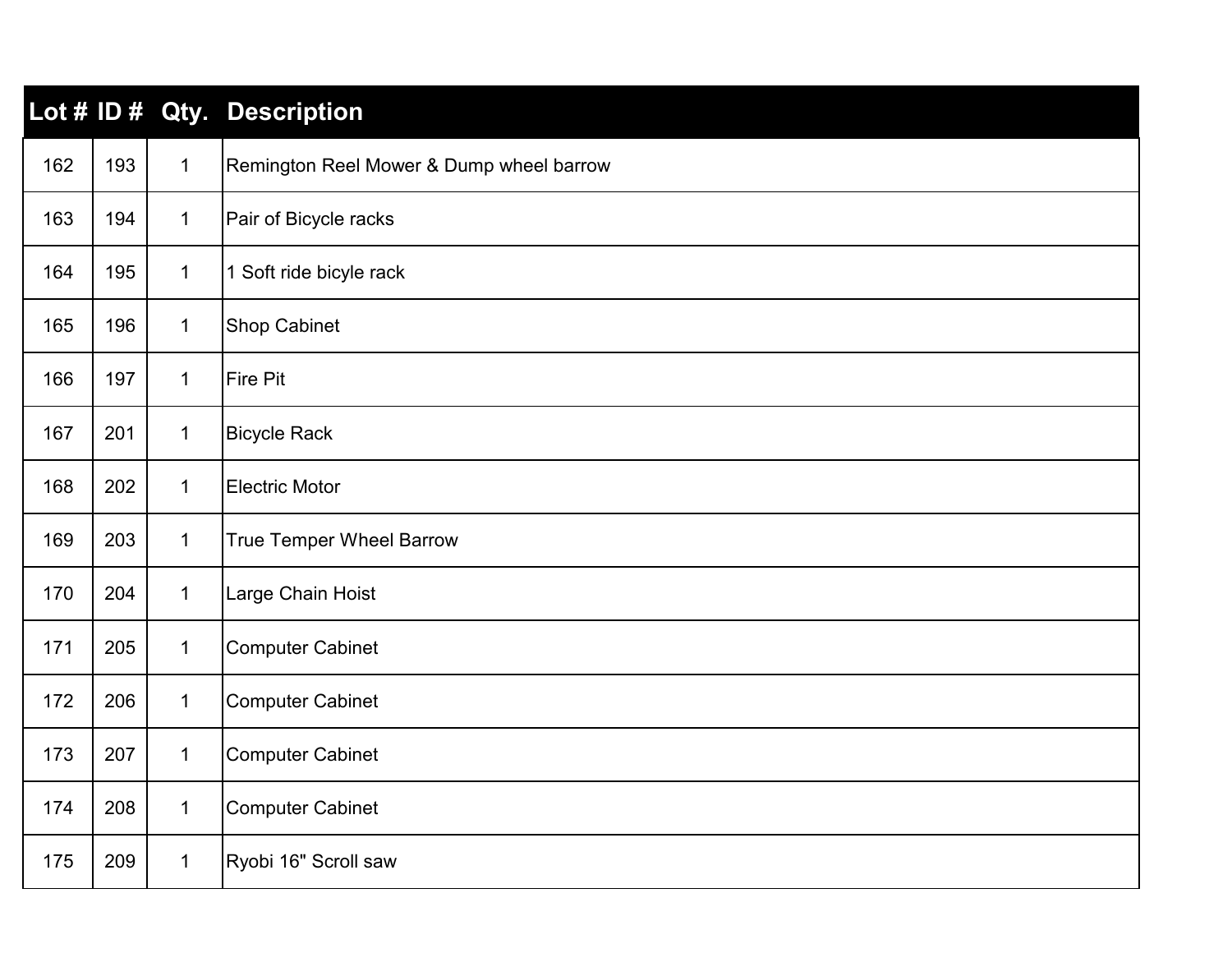|     |     |              | Lot # ID # Qty. Description     |
|-----|-----|--------------|---------------------------------|
| 176 | 210 | $\mathbf{1}$ | Box with collet & die           |
| 177 | 211 | $\mathbf 1$  | Craftsman 10" 1HP Table Saw     |
| 178 | 215 | $\mathbf 1$  | Reese Camper 5th wheel          |
| 179 | 216 | $\mathbf{1}$ | 2-35x12.5 R22LT Tires           |
| 180 | 259 | $\mathbf{1}$ | Pull behind yard kart           |
| 181 | 260 | $\mathbf{1}$ | 4 Way Lug Wrench                |
| 182 | 261 | $\mathbf{1}$ | <b>Air Lines Mud Flaps</b>      |
| 183 | 262 | $\mathbf 1$  | <b>Dollie Bender Yard Tools</b> |
| 184 | 263 | $\mathbf{1}$ | <b>Pental Hitches</b>           |
| 185 | 264 | $\mathbf{1}$ | Draw Bar for AC                 |
| 186 | 265 | $\mathbf{1}$ | 4-215/60D/145 Tires & Rims      |
| 187 | 266 | $\mathbf{1}$ | P-185/75 14" Trailer Tire & Rim |
| 188 | 269 | $\mathbf{1}$ | <b>Rock Point Bicycle</b>       |
| 189 | 270 | $\mathbf{1}$ | <b>Elements MGX Bicycle</b>     |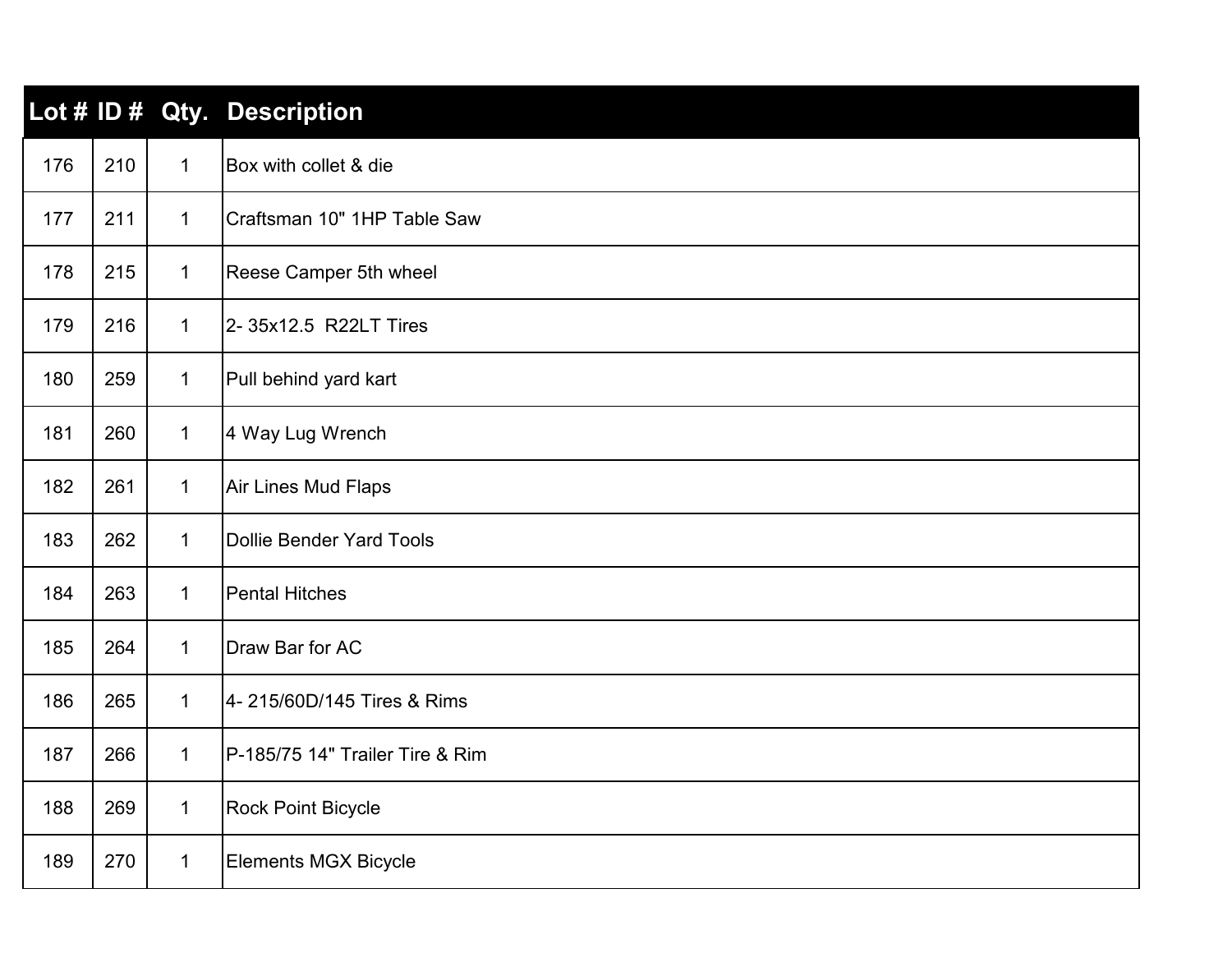|     |     |              | Lot # ID # Qty. Description            |
|-----|-----|--------------|----------------------------------------|
| 190 | 271 | $\mathbf 1$  | Genesis Bicycle                        |
| 191 | 272 | $\mathbf 1$  | <b>PVC Bird House</b>                  |
| 192 | 273 | $\mathbf 1$  | 2 Boat Anchors                         |
| 193 | 274 | $\mathbf 1$  | Shopvac, circular saw, router          |
| 194 | 275 | $\mathbf{1}$ | Dog Crate                              |
| 195 | 276 | $\mathbf{1}$ | <b>Black Storage box with contents</b> |
| 196 | 283 | $\mathbf{1}$ | <b>Club Car Golf Cart Top</b>          |
| 197 | 284 | $\mathbf{1}$ | Group of Life Jackets                  |
| 198 | 277 | $\mathbf{1}$ | 4 wheel hose carts                     |
| 199 | 278 | $\mathbf{1}$ | Heat buster shop fan                   |
| 200 | 279 | $\mathbf 1$  | <b>Incline Board</b>                   |
| 201 | 280 | $\mathbf{1}$ | Lawn Mower Jack "Mojack                |
| 202 | 281 | $\mathbf{1}$ | Troy Bilt TB-516EC Edger               |
| 203 | 282 | $\mathbf{1}$ | <b>Bench &amp; Doll House</b>          |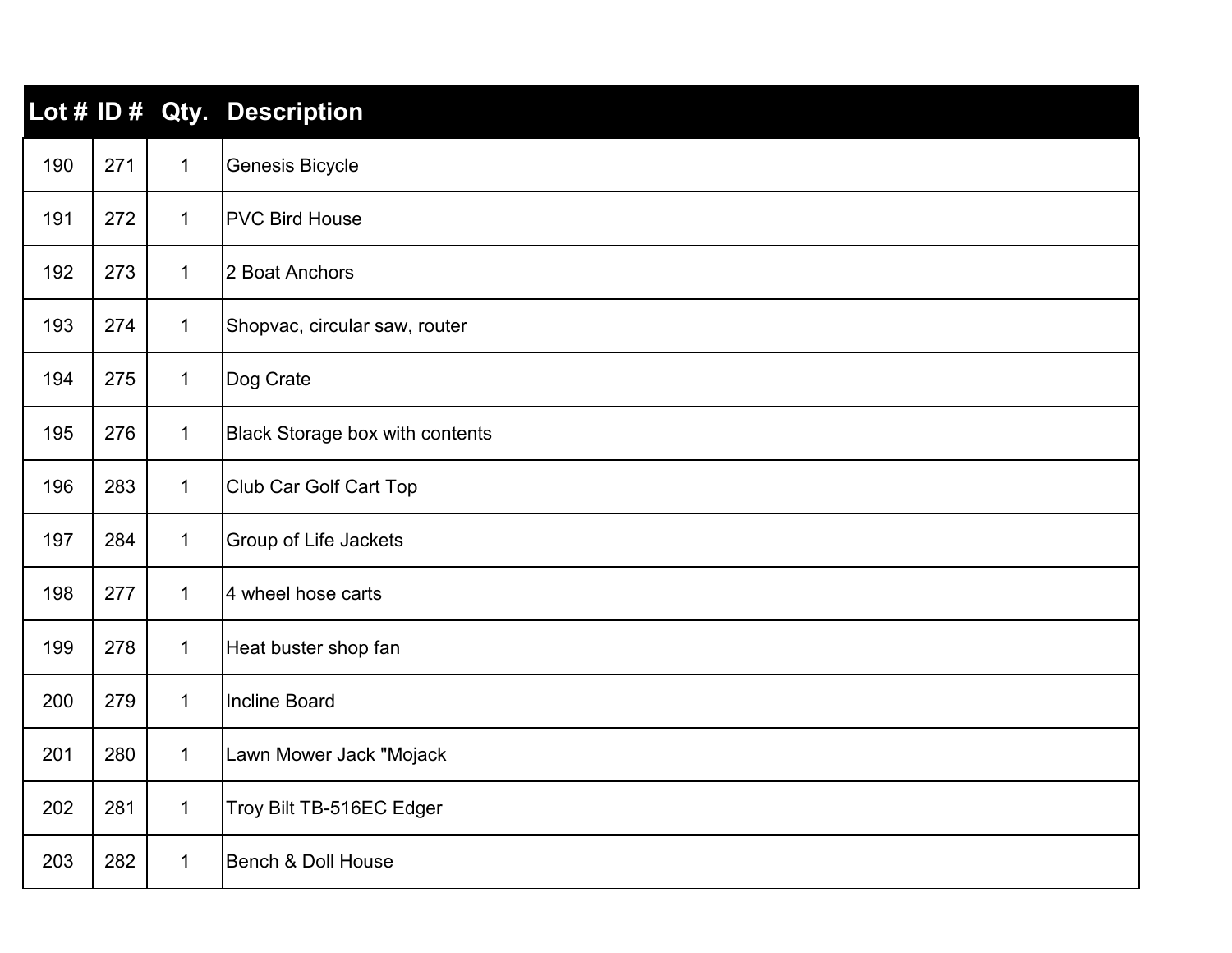|     |     |              | Lot # ID # Qty. Description           |
|-----|-----|--------------|---------------------------------------|
| 204 | 287 | $\mathbf 1$  | <b>Bolts &amp; Screws</b>             |
| 205 | 289 | $\mathbf{1}$ | Box electric clips                    |
| 206 | 290 | $\mathbf{1}$ | Box with silver pitchers & xmas bulbs |
| 207 | 288 | $\mathbf 1$  | Werner 30' Ladder                     |
| 208 | 292 | $\mathbf 1$  | Gas cans, Rope, Airhorns              |
| 209 | 293 | $\mathbf{1}$ | Ryobi 10" Table saw                   |
| 210 | 294 | $\mathbf 1$  | 2- Schumacher 6/12 Battery Chargers   |
| 211 | 295 | $\mathbf 1$  | 8' Fiberglass ladder red              |
| 212 | 296 | $\mathbf{1}$ | 8' Fiberglass ladder green            |
| 213 | 297 | $\mathbf{1}$ | Tarp 23 x 28                          |
| 214 | 298 | $\mathbf{1}$ | Motorcycle jack                       |
| 215 | 327 | $\mathbf{1}$ | Go Cart 5.5 HP                        |
| 216 | 326 | $\mathbf 1$  | Go Cart 6.5 HP                        |
| 217 | 325 | $\mathbf{1}$ | <b>Cub Cadet String Trimmer</b>       |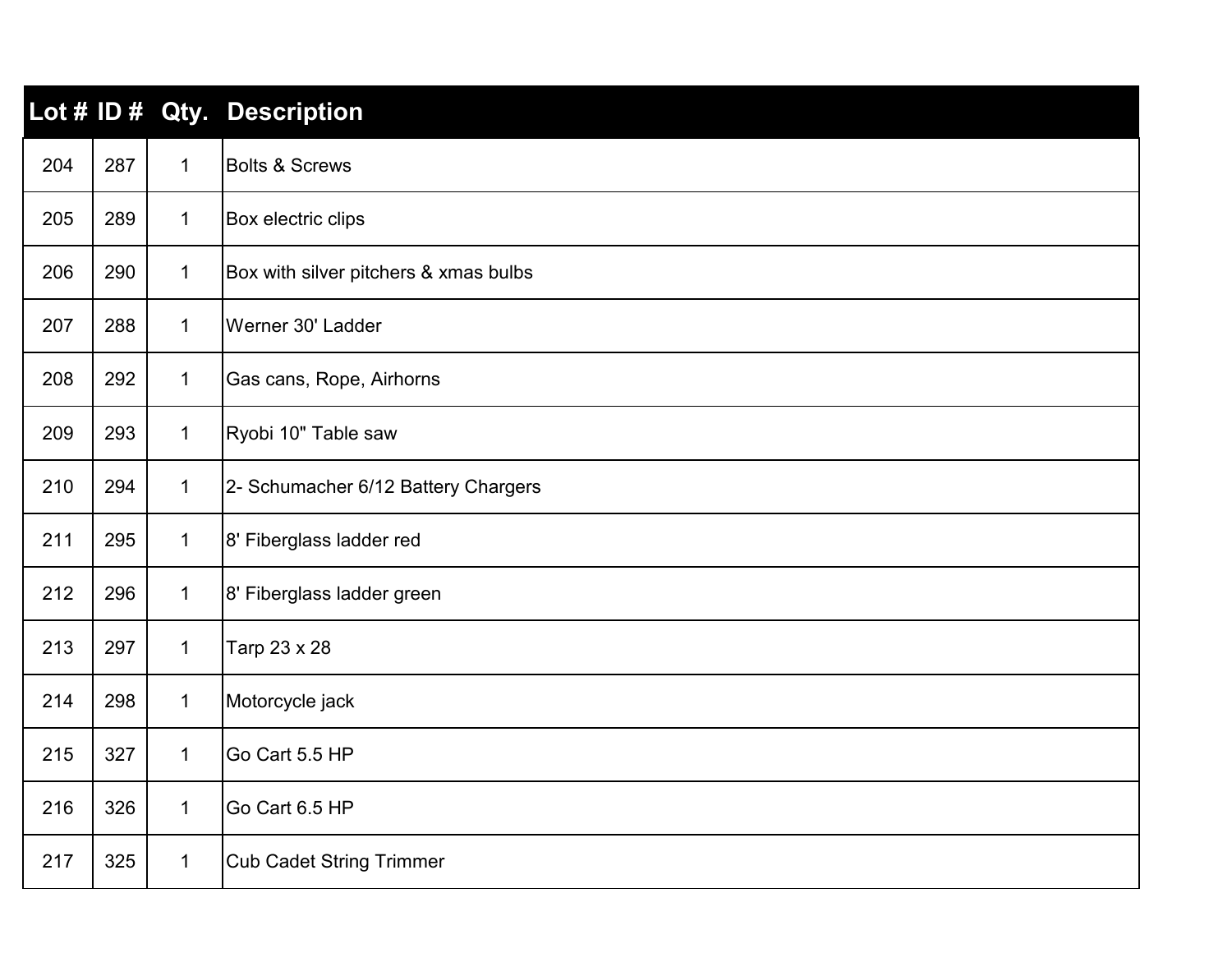|     |     |              | Lot # ID # Qty. Description               |
|-----|-----|--------------|-------------------------------------------|
| 218 | 324 | $\mathbf{1}$ | <b>Titan Trash Pump</b>                   |
| 219 | 351 | $\mathbf{1}$ | 22" Push Mower                            |
| 220 | 352 | $\mathbf 1$  | Huffy Kids Bike, Huffy Green Machine      |
| 221 | 353 | $\mathbf 1$  | Tail Wheel for Rotary cutter, 5 gal. pump |
| 222 | 354 | $\mathbf{1}$ | Next 26" Womens Bike                      |
| 223 | 355 | $\mathbf{1}$ | Troy Bilt TB225 Tiller                    |
| 224 | 356 | $\mathbf{1}$ | Bucket with U-Joints, Brake Line          |
| 225 | 357 | $\mathbf 1$  | <b>Bucket of Tire Irons</b>               |
| 226 | 358 | $\mathbf{1}$ | Bucket with Planter plates, Rivet Gun     |
| 227 | 361 | $\mathbf 1$  | Chain Binders (2)                         |
| 228 | 362 | $\mathbf{1}$ | <b>Center Link for Tractor</b>            |
| 229 | 349 | $\mathbf 1$  | Valley 6" Bench Grinder on stand          |
| 230 | 350 | $\mathbf{1}$ | K and F Drill Press                       |
| 231 | 348 | $\mathbf 1$  | Craftsman 10" Tablesaw                    |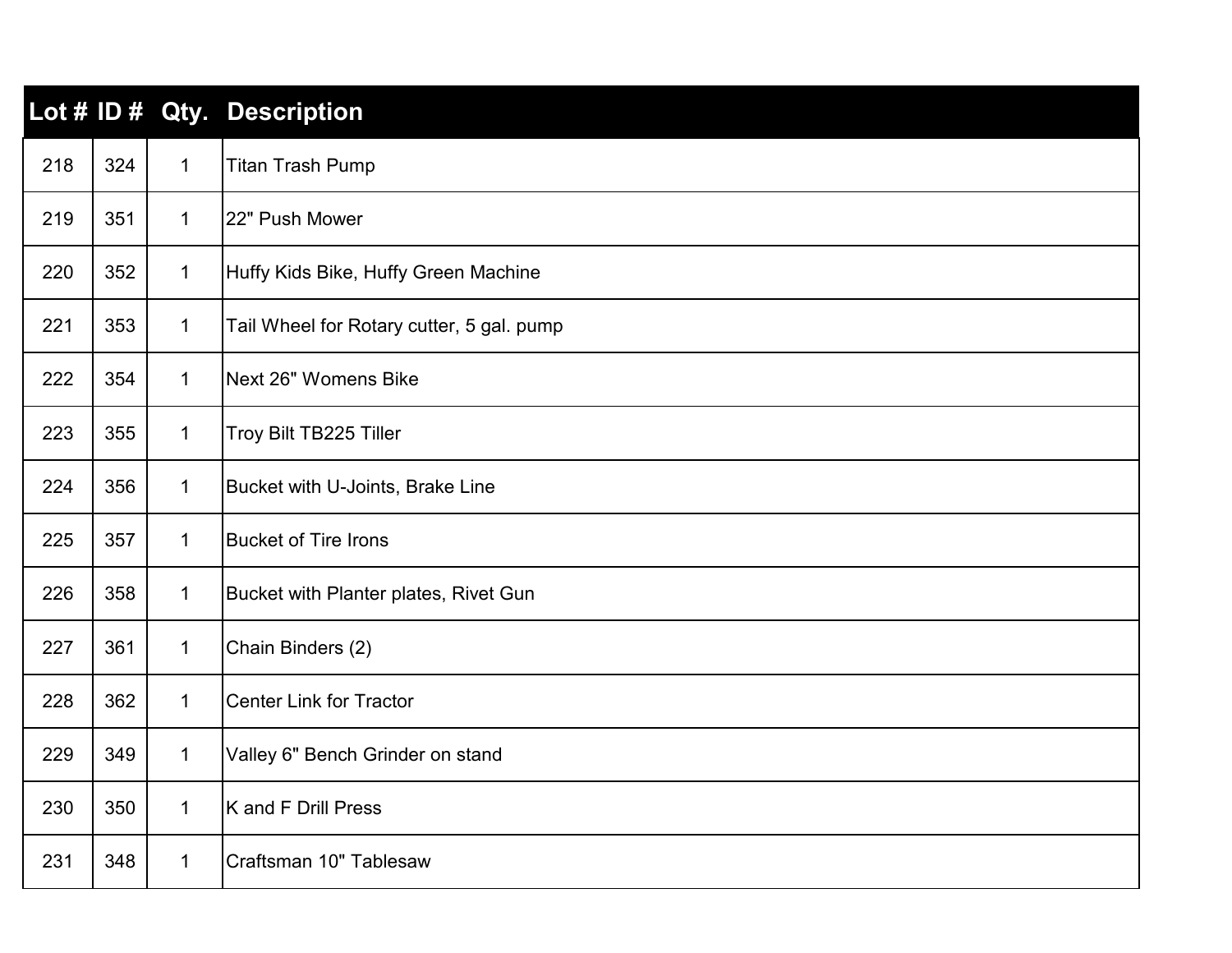|     |     |              | Lot # ID # Qty. Description                                                                      |
|-----|-----|--------------|--------------------------------------------------------------------------------------------------|
| 232 | 347 | $\mathbf{1}$ | Craftsman 1 1/2 HP Router and Table                                                              |
| 233 | 365 | $\mathbf 1$  | Honda Rancher TRX 350 Not Running Year: 2004<br>Title: ?                                         |
| 234 | 368 | $\mathbf 1$  | <b>Onan Generator</b>                                                                            |
| 235 | 369 | $\mathbf{1}$ | <b>Air Tank</b>                                                                                  |
| 236 | 370 | $\mathbf{1}$ | <b>Trailer Hitch</b>                                                                             |
| 237 | 374 | $\mathbf{1}$ | <b>Tow Strap</b>                                                                                 |
| 238 | 373 | $\mathbf 1$  | Chippewa Five Chipper - 5HP                                                                      |
| 239 | 378 | $\mathbf 1$  | 110 Gal. Tank & Hose                                                                             |
| 240 | 379 | $\mathbf{1}$ | 2- Water Pumps                                                                                   |
| 241 | 380 | $\mathbf{1}$ | <b>Electric Edger</b>                                                                            |
| 242 | 381 | $\mathbf{1}$ | <b>Eager Beaver String Trimmer</b>                                                               |
| 243 | 382 | $\mathbf{1}$ | Thermos Grill-2-Go                                                                               |
| 244 | 383 | $\mathbf{1}$ | 10 in. Buffer/Polisher                                                                           |
| 390 | 387 | $\mathbf 1$  | 2008 Ford F-350 Single Wheel<br>MI/HR: 242223 VIN/SERIAL: IFTWF31R68EE28998<br><b>Title: YES</b> |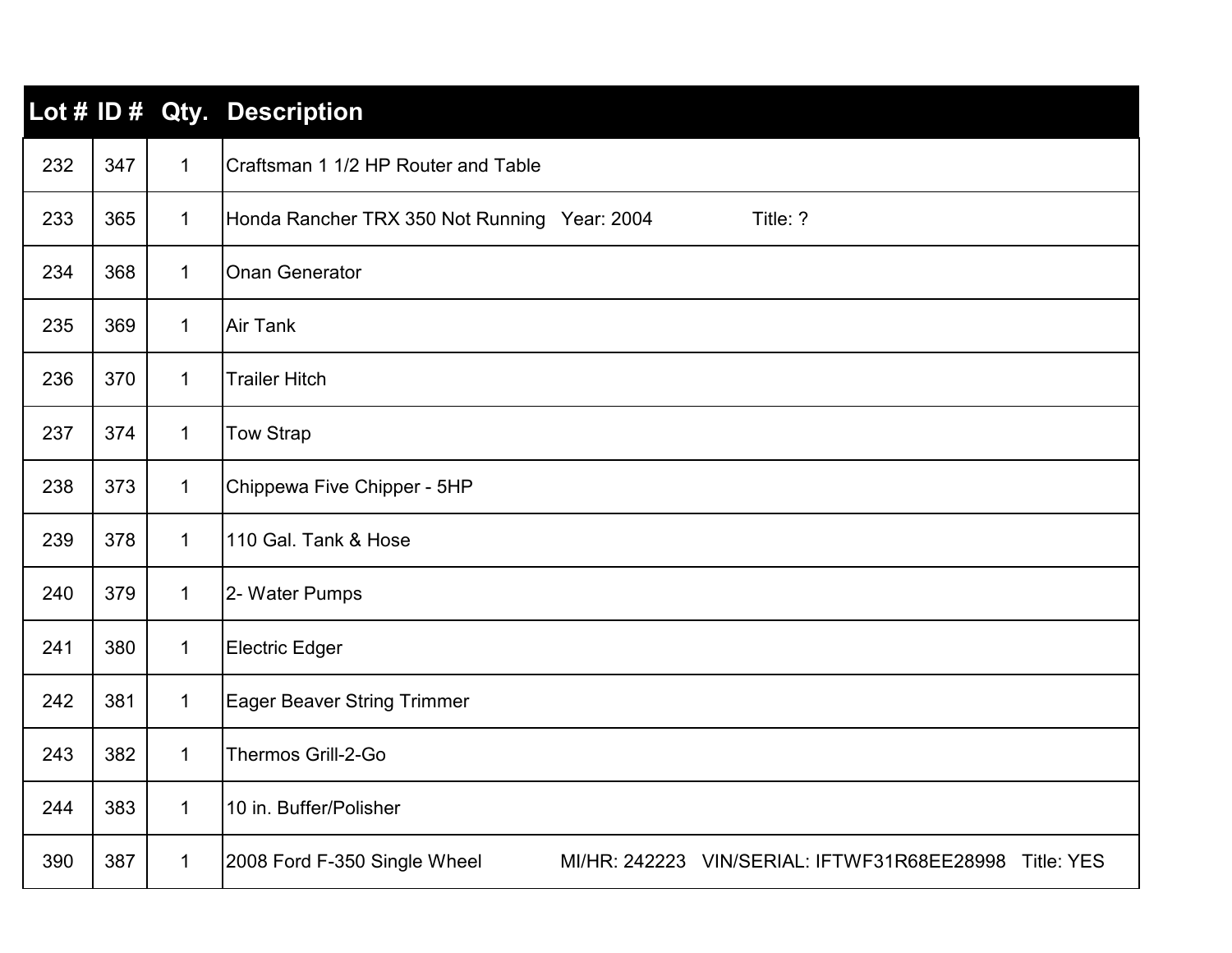|     |             |              | Lot # ID # Qty. Description                                                                                                 |
|-----|-------------|--------------|-----------------------------------------------------------------------------------------------------------------------------|
| 391 | 386         | $\mathbf{1}$ | 2005 Chevy 2500HD 4WD<br>MI/HR: ? VIN/SERIAL: IGCHK29U95E136376 Title: YES                                                  |
| 392 | 375         | $\mathbf{1}$ | 2013 Dodge 4 door, 4 wheel drive, Diesel, Cummins Turbo<br>MI/HR: 316,602 miles VIN/SERIAL:<br>3C63D3CL5CG342379 Title: YES |
| 393 | 367         | $\mathbf{1}$ | 2015 Nissan Altima 4 door **SALVAGE TITLE MI/HR: 85,698 miles VIN/SERIAL:<br>1N4AL3AP5FN389471 Title: YES                   |
| 394 | 366         | $\mathbf{1}$ | 2013 Nissan Altima ** SALVAGE TITLE MI/HR: 81,761 miles VIN/SERIAL: 1N4AL3APXDC263177<br><b>Title: YES</b>                  |
| 395 | 364         | $\mathbf{1}$ | 2014 Ford F-150<br>MI/HR: 163631 VIN/SERIAL: 1FTEX1CM5EKG11983 Title: ?                                                     |
| 396 | 328         | $\mathbf{1}$ | Gas Golf Cart with Utility Bed, Ingeroll-Rand                                                                               |
| 397 | 346         | $\mathbf{1}$ | Ford E-450 with Flat Bed MI/HR: 214570 VIN/SERIAL: IFDXE45FX3HA02733 Title: YES                                             |
| 398 | 345         | $\mathbf{1}$ | 2003 GMC 1500 4X4 Extended Cab MI/HR: 238845 VIN/SERIAL: 2GEK19V031338902 Title: YES                                        |
| 399 | 377         | $\mathbf{1}$ | 1928 Overland Willy's Whippet<br>VIN/SERIAL: CA568990                                                                       |
| 400 | 32          | $\mathbf{1}$ | Great Dane Refrigerated Trailer 48' Airbrakes **NO TITLE Year: 1987<br><b>VIN/SERIAL:</b><br>IGRAA9627H5170702 Title: NO    |
| 401 | 33          | $\mathbf{1}$ | 44' Enclose Trailer Airbrakes ** NO TITLE<br>Title: NO                                                                      |
| 402 | $\mathbf 1$ | $\mathbf{1}$ | Haulmark Motorcycle Trailer 7'x12'x65" Year: 2004<br><b>Title: YES</b>                                                      |
| 403 | 25          | $\mathbf{1}$ | Farmall Super A w/ front & rear sweeps                                                                                      |
| 404 | 42          | $\mathbf{1}$ | Farmall 140 cranks & runs great                                                                                             |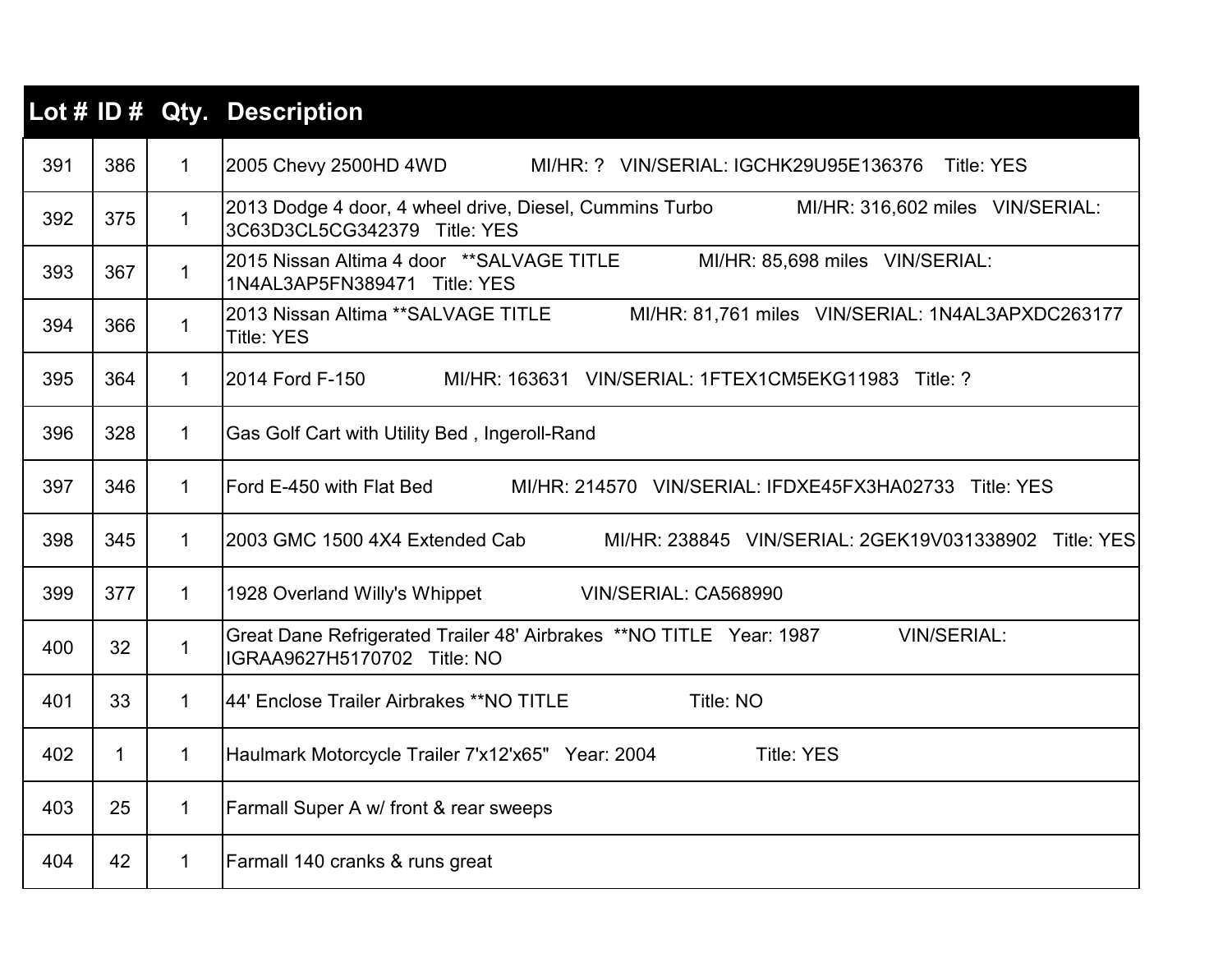|     |    |              | Lot # ID # Qty. Description                |
|-----|----|--------------|--------------------------------------------|
| 405 | 43 | $\mathbf{1}$ | 4' Quick Hitch bush hog                    |
| 406 | 44 | $\mathbf{1}$ | IH fertilizer hopper/planter               |
| 407 | 45 | $\mathbf{1}$ | Group of plow pts                          |
| 408 | 46 | $\mathbf 1$  | Group of plow pts                          |
| 409 | 47 | $\mathbf 1$  | Arm/Plow Pts                               |
| 410 | 48 | $\mathbf 1$  | <b>Draw bar for Farmall</b>                |
| 411 | 49 | $\mathbf{1}$ | Large plow pts                             |
| 412 | 50 | $\mathbf 1$  | Rolling cultivator/Markers group           |
| 413 | 41 | $\mathbf{1}$ | Cole Planter (green)                       |
| 414 | 27 | $\mathbf{1}$ | Cole MFG Co Quick Hitch Planter RED        |
| 415 | 28 | $\mathbf 1$  | 6' Quick Hitch Boom Pole                   |
| 416 | 26 | $\mathbf{1}$ | Mohawk 4' Bush Hog Model B-4 (Quick Hitch) |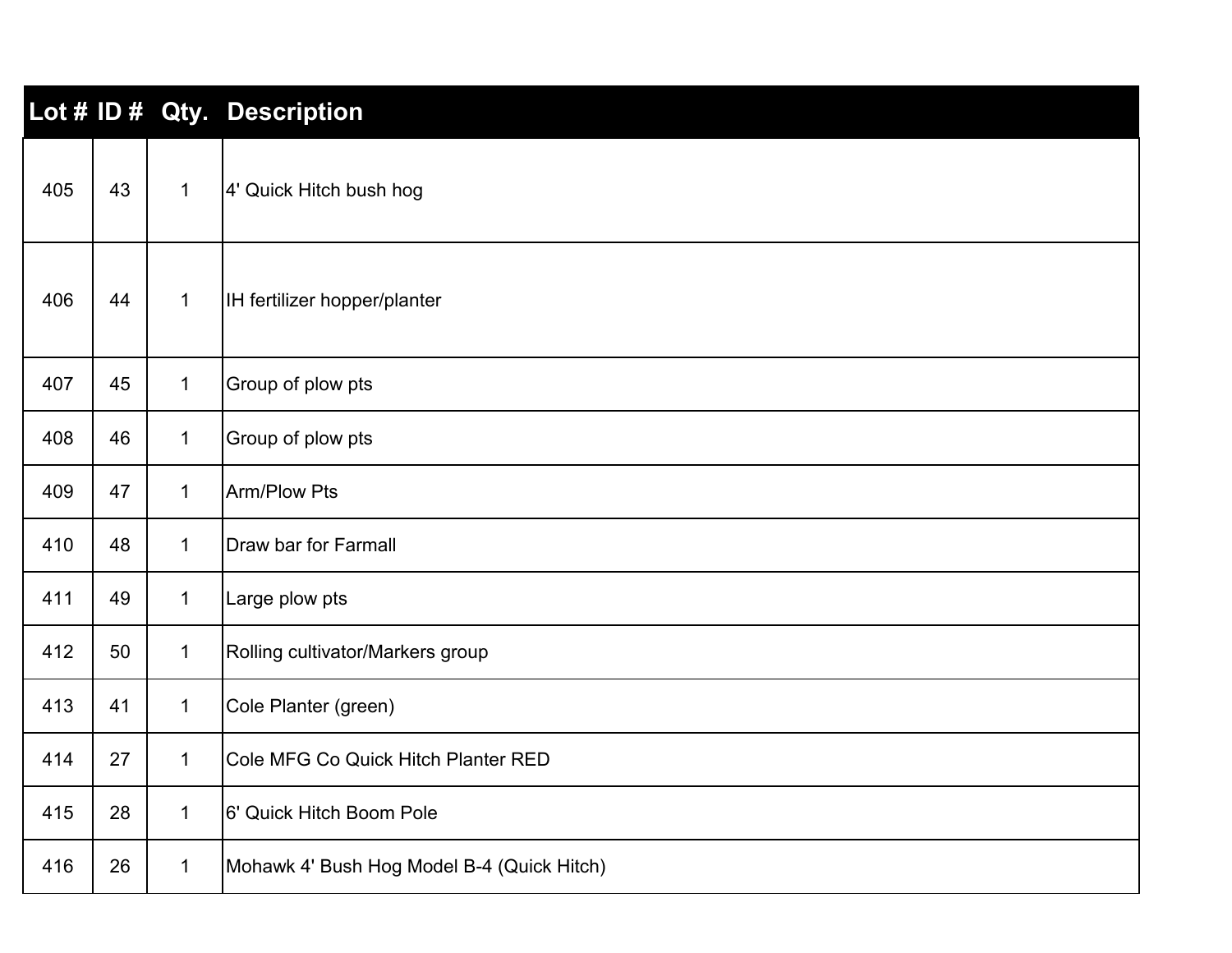|     |                |              | Lot # ID # Qty. Description                                                                                                        |
|-----|----------------|--------------|------------------------------------------------------------------------------------------------------------------------------------|
| 417 | 29             | $\mathbf 1$  | 5' Quick Hitch Landscape Rake                                                                                                      |
| 418 | 24             | $\mathbf{1}$ | J-Bar 6' Scrape Blade                                                                                                              |
| 419 | 23             | $\mathbf{1}$ | 2 bottom plow                                                                                                                      |
| 420 | 22             | $\mathbf 1$  | HIT-MISS engine                                                                                                                    |
| 421 | 60             | $\mathbf{1}$ | 5' King cutter bush hog, in great shape                                                                                            |
| 422 | 21             | $\mathbf 1$  | 5' House Disc (Quick Hitch)                                                                                                        |
| 423 | $\overline{7}$ | $\mathbf{1}$ | Easy-Go ST Sport 2 Street Legal Golf Cart Gas w/ Lift Kit Serial#2752806                                                           |
| 424 | 58             | $\mathbf 1$  | 2001 Harley Davidson Roadking Police Year: 2001<br><b>Title: YES</b><br>MI/HR: 60,445 miles                                        |
| 425 | 145            | $\mathbf 1$  | John Deere Z997R Diesel<br>MI/HR: 1,436 hrs                                                                                        |
| 426 | 13             | $\mathbf{1}$ | 2010 Vespa Motor Scooter (scratches on right side) ** NOT RUNNING<br>MI/HR: 3887 miles<br>VIN/SERIAL: ZAPM459L9A5700084 Title: YES |
| 427 | 35             | $\mathbf{1}$ | Bobcat Zeroturn Mower 51" cut<br>MI/HR: 1537 hrs VIN/SERIAL: ZT-227                                                                |
| 428 | 20             | $\mathbf 1$  | <b>Club Car Gas Golf Cart</b><br>VIN/SERIAL: AG0338-324988                                                                         |
| 429 | 15             | $\mathbf 1$  | Ferris Lawn Mower Model: H2222K 60" Mower Deck **NOT RUNNING<br>MI/HR: 742 hours                                                   |
| 430 | 14             | $\mathbf{1}$ | Allstate Motor Scooter (NOT RUNNING) Partially Restored                                                                            |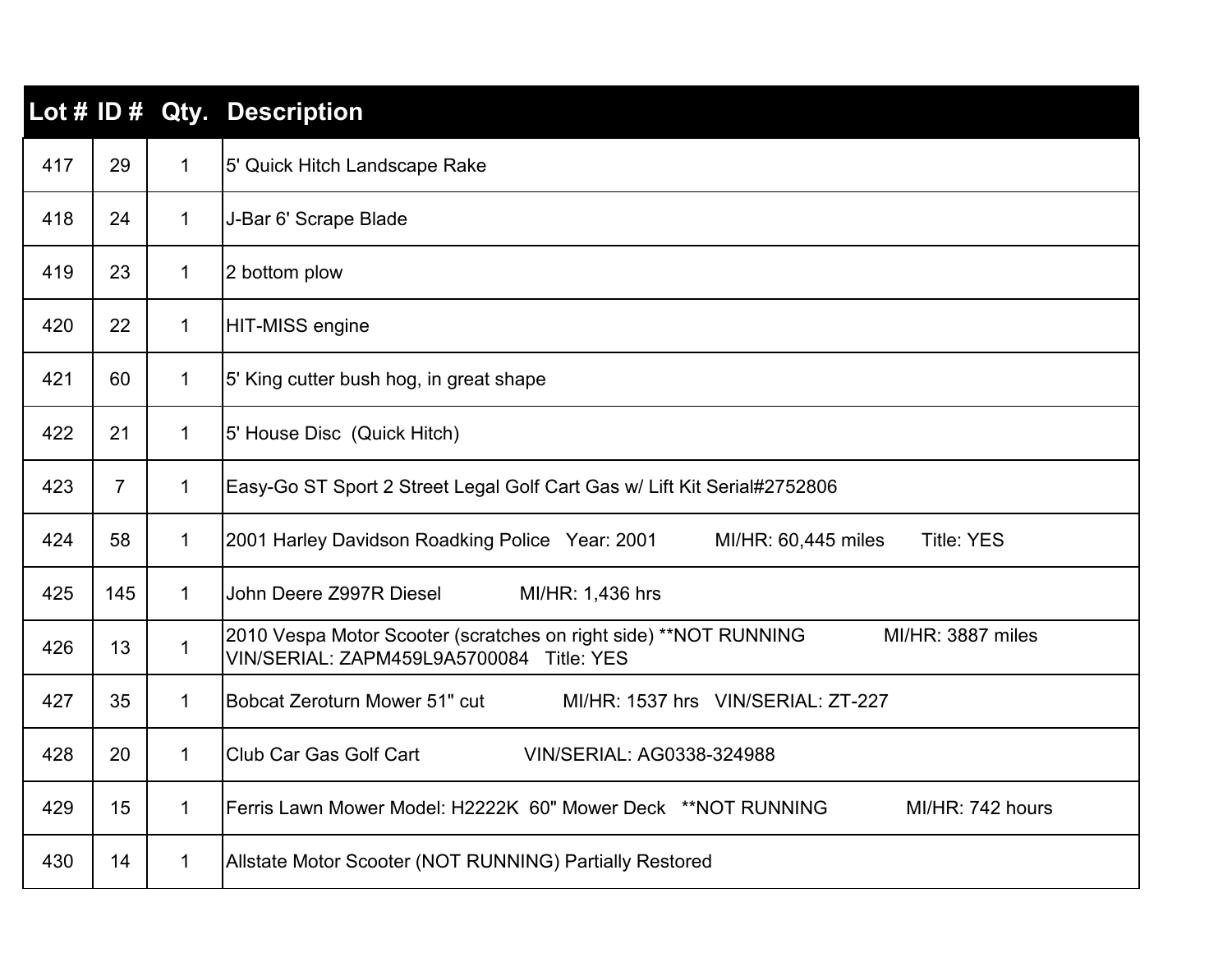|     |     |              | Lot # ID # Qty. Description                                                                                                            |
|-----|-----|--------------|----------------------------------------------------------------------------------------------------------------------------------------|
| 431 | 40  | $\mathbf{1}$ | John Deere Model 39 N Sickle Mower                                                                                                     |
| 432 | 61  | $\mathbf 1$  | John Deere X540 Mower<br>MI/HR: 796.5 hrs                                                                                              |
| 433 | 63  | $\mathbf{1}$ | Toro tiller for dingo                                                                                                                  |
| 434 | 64  | $\mathbf 1$  | Toro tiller for dingo                                                                                                                  |
| 435 | 70  | $\mathbf 1$  | Massey Ferguson 230 Tractor<br>MI/HR: 3,537 hrs                                                                                        |
| 436 | 75  | $\mathbf{1}$ | 5' Gill Pulverizer                                                                                                                     |
| 437 | 76  | $\mathbf{1}$ | 4' 3 PT Tiller                                                                                                                         |
| 438 | 77  | $\mathbf 1$  | 6' Rotary Mower                                                                                                                        |
| 439 | 94  | $\mathbf 1$  | 7' x 18' Car Hauler Trailer with ramps "Sells with Bill of Sale Only" ** NO TITLE<br><b>VIN/SERIAL:</b><br>ID9BU182636460266 Title: NO |
| 440 | 65  | $\mathbf{1}$ | John Deere Z930M Zero turn mower<br>MI/HR: 1567                                                                                        |
| 441 | 139 | $\mathbf 1$  | Whit Are Construction Bed Cover with Ladder Rack 64" x 77"                                                                             |
| 442 | 140 | $\mathbf 1$  | Silver Fast Tops Truck Bed Camper Top 72" x 102"                                                                                       |
| 443 | 141 | $\mathbf{1}$ | White Leer Truck Bed Camper Top 72" x 84"                                                                                              |
| 444 | 133 | $\mathbf 1$  | John Deere 997 Zero turn mower diesel<br>MI/HR: 3633                                                                                   |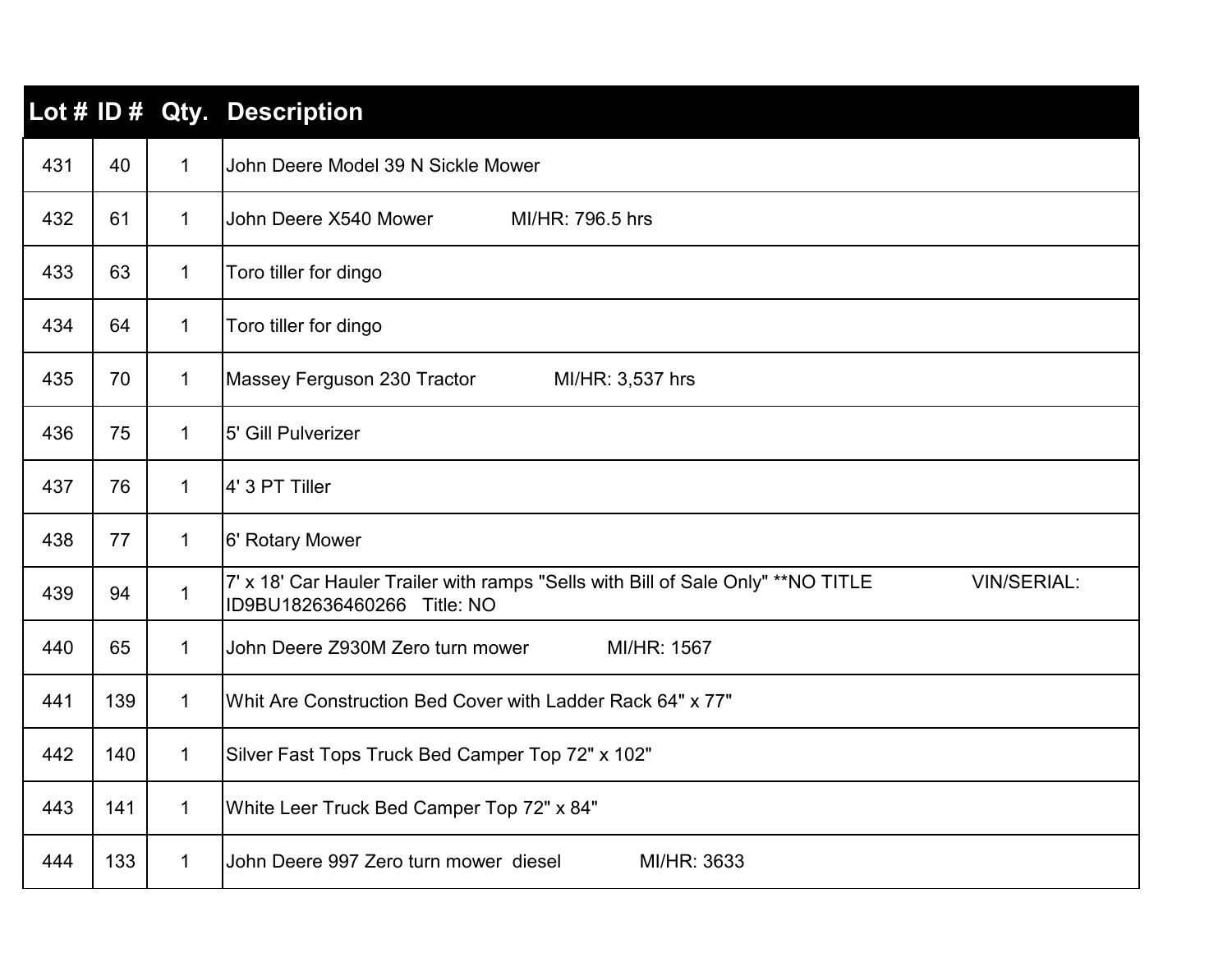|     |                |              | Lot # ID # Qty. Description                                                                                                                                |
|-----|----------------|--------------|------------------------------------------------------------------------------------------------------------------------------------------------------------|
| 445 | 71             | $\mathbf{1}$ | Hardee AB-84 Scrape Blade                                                                                                                                  |
| 446 | 146            | $\mathbf{1}$ | Case 1845C Skid Steer 4 in 1 Bucket<br>MI/HR: 3,757 hrs                                                                                                    |
| 447 | 135            | $\mathbf 1$  | John Deere Z930M 60" Zero turn mower 26.45 HP<br>MI/HR: 1614                                                                                               |
| 448 | 31             | $\mathbf{1}$ | <b>Car Tow Dolly</b>                                                                                                                                       |
| 449 | 92             | $\mathbf{1}$ | Pasture Drag                                                                                                                                               |
| 450 | 16             | $\mathbf{1}$ | Honda Fourtrax 200SX **NOT RUNNING                                                                                                                         |
| 451 | 151            | $\mathbf{1}$ | Hustler 3-2020 X-One 60" Zero Turn Mower Kawasaki FX730V gas<br>MI/HR: 346 hrs                                                                             |
| 452 | 152            | $\mathbf 1$  | Hustler 01-2018 X-One 60" Zero Turn Mower Kawasaki FX730V gas<br><b>MI/HR: 931 hrs</b>                                                                     |
| 453 | 69             | $\mathbf{1}$ | Motorcycle GL1500 Valkyrie Tourer Year: 1999 Make: Honda<br>MI/HR: 77000 VIN/SERIAL:<br>1HFSC3432XA200734 Title: YES                                       |
| 454 | 159            | $\mathbf 1$  | 03-2018 Hustler - 60" Zero turn mower Kawasaki - FX730V X-One Gas<br>MI/HR: 1,324 hrs                                                                      |
| 455 | 161            | $\mathbf{1}$ | 11-2014 Hustler 60" Zero turn mower Gas<br>MI/HR: 2,526 hrs                                                                                                |
| 456 | 154            | $\mathbf{1}$ | Hustler 12-2018 X-One 60" Zero Turn Mower Kawasaki FX730V gas<br>MI/HR: 772 hrs                                                                            |
| 457 | $\overline{2}$ | $\mathbf{1}$ | Ultra Ground Pounder Custom S&S 103 motor Year: 1999<br>VIN/SERIAL: 19ZWS31A4XR001909<br><b>Title: YES</b>                                                 |
| 458 | 59             | 1            | 1955 Chevrolet Belair 2 door hard top appears to be mostly original with 265 Automatic Year: 1955<br>MI/HR: 92,252 miles VIN/SERIAL: C55S072019 Title: YES |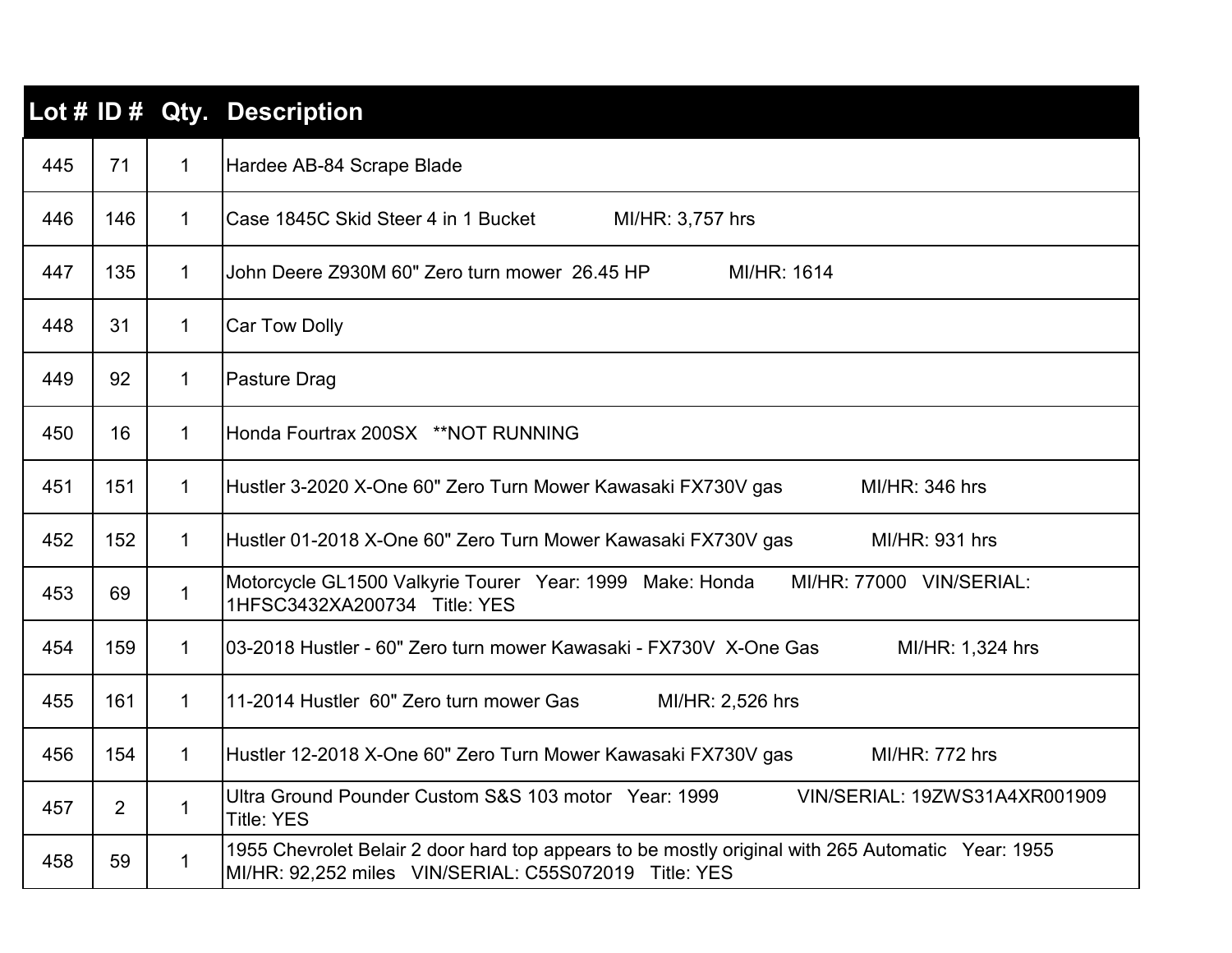|     |     |              | Lot # ID # Qty. Description                                                                                                                                             |
|-----|-----|--------------|-------------------------------------------------------------------------------------------------------------------------------------------------------------------------|
| 459 | 131 | $\mathbf{1}$ | lCat 931B **NOT RUNNING<br><b>VIN/SERIAL: 29Y0709</b>                                                                                                                   |
| 460 | 57  | $\mathbf{1}$ | 1983 Dodge Ram Charger Year: 1983<br>MI/HR: shows 90,256 miles VIN/SERIAL:<br>1B4GW12U8DS436198 Title: YES                                                              |
| 461 | 147 | $\mathbf{1}$ | 2005 GMC 3500 Dually Year: 2005<br>MI/HR: 268550 VIN/SERIAL: IGTJC33285F803511 Title: YES                                                                               |
| 462 | 93  | $\mathbf{1}$ | Ford F150 XLT Extended Cab Long Bed Year: 1996 Make: Ford<br>MI/HR: 113140 VIN/SERIAL:<br>IFTEX15H8TKA44701 Title: YES                                                  |
| 463 | 144 | $\mathbf{1}$ | MI/HR: 2609 VIN/SERIAL:<br>1985 Ford F250 4x4 Centurion edition dually Year: 1985<br>IFTHX2613FKA45604 Title: YES                                                       |
| 464 | 218 | $\mathbf{1}$ | White Chevy 4 Door customized 2012 model Year: 2012<br>MI/HR: 193,645 miles VIN/SERIAL:<br>3GCPCSE08CG141957 Title: YES                                                 |
| 465 | 242 | $\mathbf{1}$ | 2000 Ford F-750 Dump Truck Year: 2000<br>MI/HR: 74,584 miles VIN/SERIAL: 3FDXF75H0YMA01450                                                                              |
| 466 | 200 | $\mathbf{1}$ | John Deere 110 Backhoe 4 wheel drive 4 N 1 Bucket<br>MI/HR: 2,402 hrs VIN/SERIAL:<br>LV0110T510027                                                                      |
| 467 | 199 | $\mathbf{1}$ | Chevy W3500 Flatbed Landscape Truck Year: 2005<br>MI/HR: 157,033 miles VIN/SERIAL:<br>4KBB4B1U95J803695 Title: YES                                                      |
| 468 | 198 | $\mathbf{1}$ | Chevy W-4500 4 door 12' dump Landscape Truck Year: 2002<br>MI/HR: 251,256 miles VIN/SERIAL:<br>J8BC4J14527000067 Title: YES                                             |
| 469 | 162 | $\mathbf{1}$ | 2004 Ford F-450 4 door Dump 9 ft diesel<br>MI/HR: 198,377 miles VIN/SERIAL:<br>1FDXW46P34EC52225 Title: YES                                                             |
| 470 | 142 | $\mathbf{1}$ | International 4300 DT466 20' Flat Bed Year: 2005<br>MI/HR: 211994 VIN/SERIAL:<br>IHTMAAM05H686176 Title: YES                                                            |
| 471 | 30  | $\mathbf 1$  | 2015 Four Winds 31W Motor Home E450 Chassis V-10 Motor, (472.5 Hours on Generator cummins) Year:<br>MI/HR: 27,698 miles VIN/SERIAL: 1FDXE4FSEDB16544 Title: YES<br>2015 |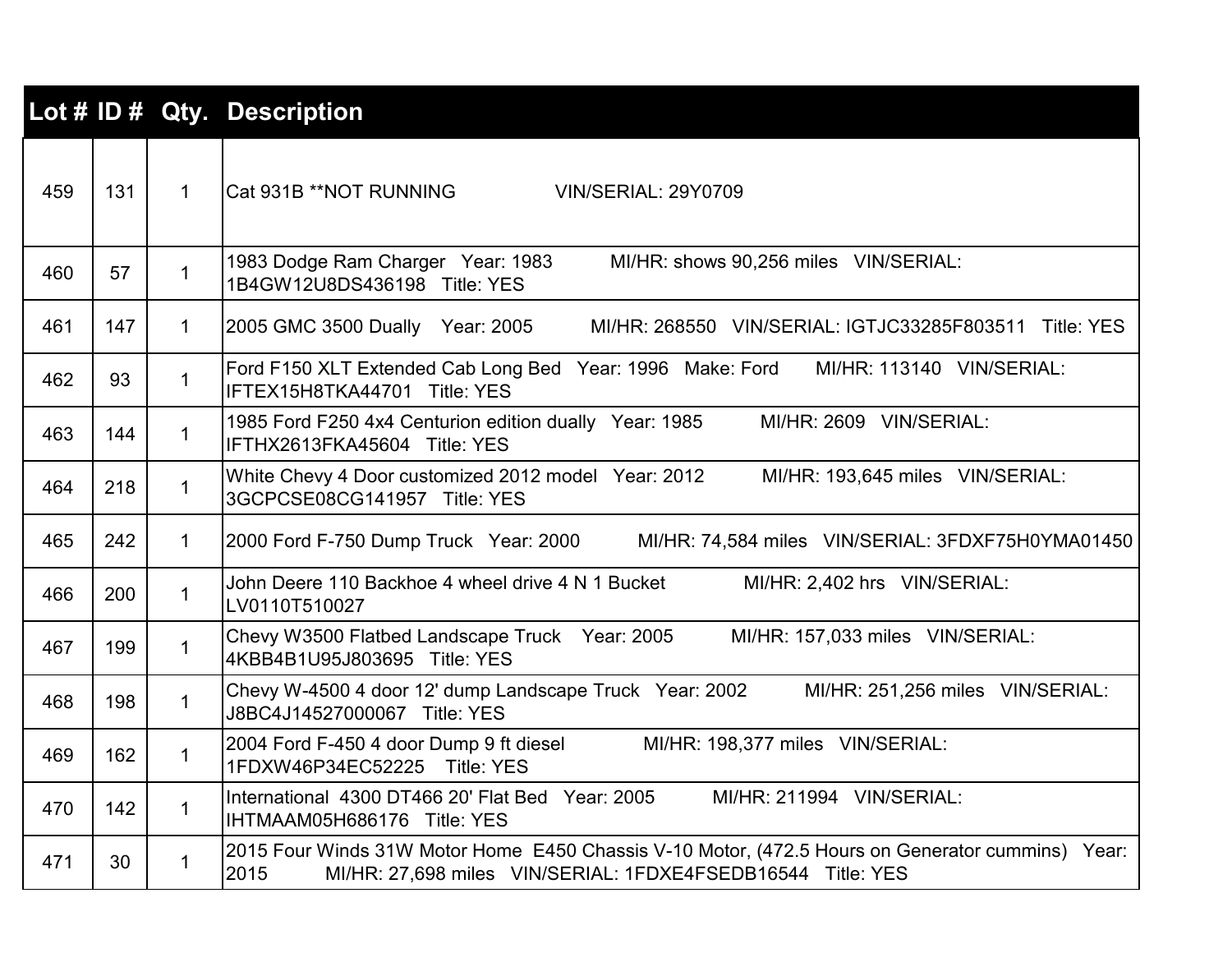|     |     |              | Lot # ID # Qty. Description                                                                                                                                          |
|-----|-----|--------------|----------------------------------------------------------------------------------------------------------------------------------------------------------------------|
| 472 | 153 | $\mathbf{1}$ | Hustler 9-2016 X-One 60" Zero Turn Mower Kawasaki FX730V gas<br>MI/HR: ?                                                                                             |
| 473 | 160 | $\mathbf{1}$ | I02-2013 Hustler 60" Zero Turn mower X-One Gas<br>MI/HR: ?                                                                                                           |
| 474 | 55  | $\mathbf{1}$ | 1955 Ford pick up, project truck (not running) (appears to have most parts, new tailgate, wood for bed,<br>shocks, etc.)<br>MI/HR: 54,938 miles<br><b>Title: YES</b> |
| 475 | 54  | 1            | Rockwood A-122S Camper MFq 6/25/2021                                                                                                                                 |
| 476 | 56  | 1            | 2000 Chevrolet 3500 with bay bridge 14' box(runs good, box truck, gas)<br><b>VIN/SERIAL:</b><br>1GBJG31R7Y1197158 Title: YES                                         |
| 477 | 150 | $\mathbf 1$  | 2005 Chevy W4500 4 Door Landscape Truck Year: 2005<br>MI/HR: 198,759 miles VIN/SERIAL:<br>J8BC4J1645700613 Title: YES                                                |
| 478 | 156 | $\mathbf{1}$ | Hudson 6 1/2' X 16' Tandem Axle Trailer<br>VIN/SERIAL: 10HHSE163S1001000 Title: YES                                                                                  |
| 479 | 155 | $\mathbf{1}$ | 2006 Chevy 2500 Extended Cab Pick-Up 4 wheel drive<br>MI/HR: 373,357 miles VIN/SERIAL:<br>IGCHK29U16E225389 Title: YES                                               |
| 480 | 191 | $\mathbf 1$  | Browing Sharpe #2 Surface grinding machine                                                                                                                           |
| 481 | 148 | $\mathbf 1$  | <b>Black Brothers RM7 Rolling Machine</b>                                                                                                                            |
| 482 | 149 | $\mathbf 1$  | Warner & Swasey #3 Lathe                                                                                                                                             |
| 483 | 158 | $\mathbf{1}$ | Cincinnati #17 Lathe                                                                                                                                                 |
| 484 | 62  | $\mathbf 1$  | Dodge Dually Truck bed w/ Tailgate & rear bumper Year: 2018                                                                                                          |
| 485 | 143 | $\mathbf 1$  | 12' Disc by King Plow Co.                                                                                                                                            |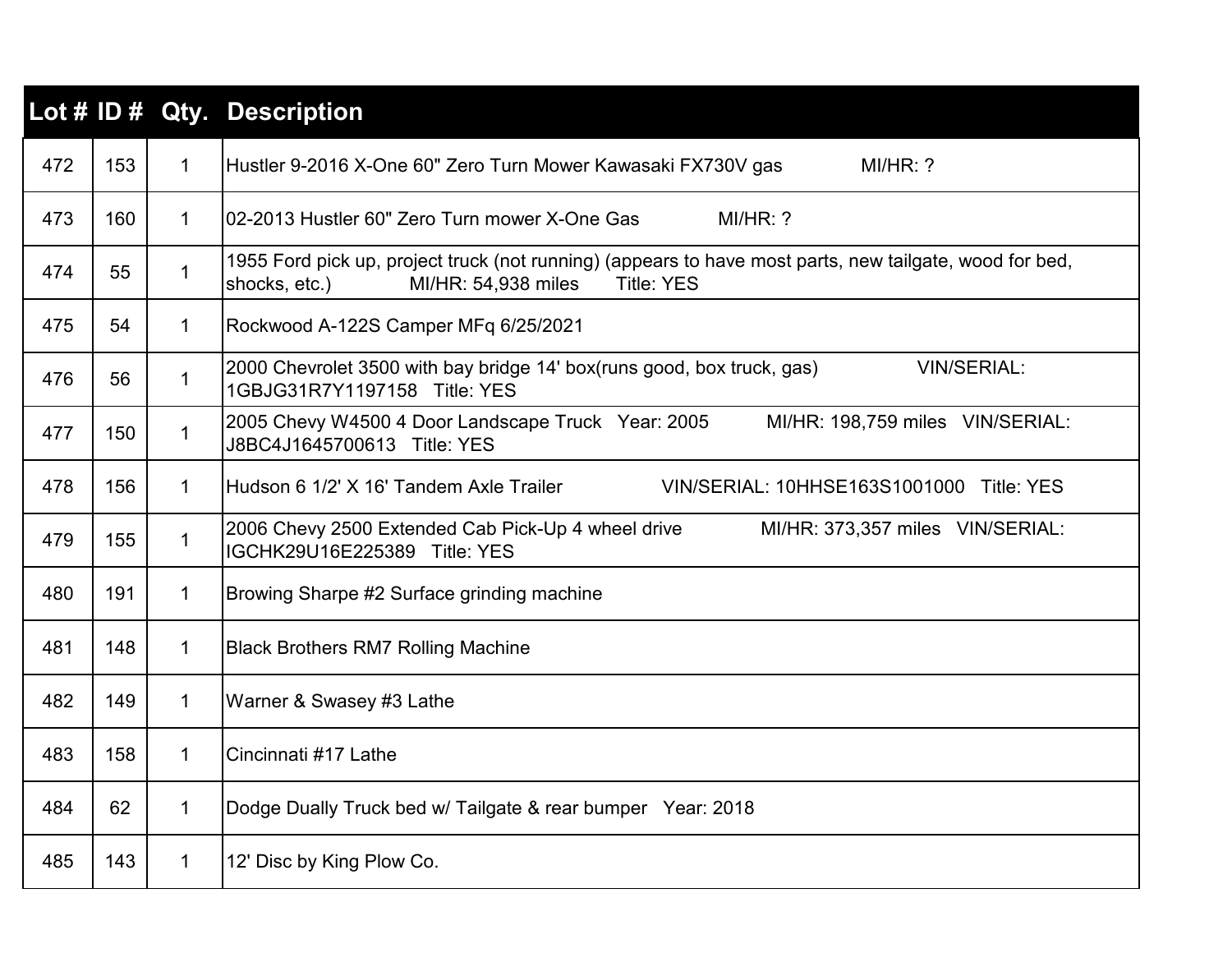|     |     |              | Lot # ID # Qty. Description                                                                                                                                                    |
|-----|-----|--------------|--------------------------------------------------------------------------------------------------------------------------------------------------------------------------------|
| 486 | 163 | $\mathbf{1}$ | 500 Gal. Diesel Tank Electric pump                                                                                                                                             |
| 487 | 217 | $\mathbf{1}$ | 15' x 10' Trailer **NO TITLE<br>Title: N                                                                                                                                       |
| 488 | 229 | $\mathbf 1$  | 4 Row Cultivator Lilliston                                                                                                                                                     |
| 489 | 254 | $\mathbf 1$  | Finn T-60T Hydro Seeder                                                                                                                                                        |
| 490 | 255 | $\mathbf{1}$ | <b>Sweeper for Skid Steer</b>                                                                                                                                                  |
| 491 | 256 | $\mathbf{1}$ | Brown 22 Blade 3 PT Disc                                                                                                                                                       |
| 492 | 245 | $\mathbf 1$  | International 9 tooth Spring Plow                                                                                                                                              |
| 493 | 246 | $\mathbf{1}$ | 3 PT Harrow                                                                                                                                                                    |
| 494 | 95  | $\mathbf{1}$ | 78" x 16' Dual Axle Trailer with ramps "Sells with Bill of Sale Only" ** NO TITLE<br><b>VIN/SERIAL:</b><br>224668 Title: NO                                                    |
| 495 | 157 | $\mathbf{1}$ | <b>Sway Bar for Trailer</b>                                                                                                                                                    |
| 496 | 247 | $\mathbf{1}$ | 4-275/75 R-20 Tires                                                                                                                                                            |
| 497 | 257 | $\mathbf 1$  | 1999 Ford Dump Truck with Title Year: 1999<br>MI/HR: 196,506 miles VIN/SERIAL:<br>IFDX47F8XEC85375 Title: YES                                                                  |
| 498 | 252 | $\mathbf{1}$ | MI/HR: 91,918 miles VIN/SERIAL:<br>1985 El Camino choo choo custom Year: 1985<br>3GCCW80H3F5908766                                                                             |
| 499 | 286 | $\mathbf 1$  | 2010 Jeep Sports Wrangler Unlimited 4 Door with new Michelin Tires, 6 speed manual transmission Year:<br>MI/HR: 130,026 miles VIN/SERIAL: 1J4BA3H19AL165298 Title: YES<br>2010 |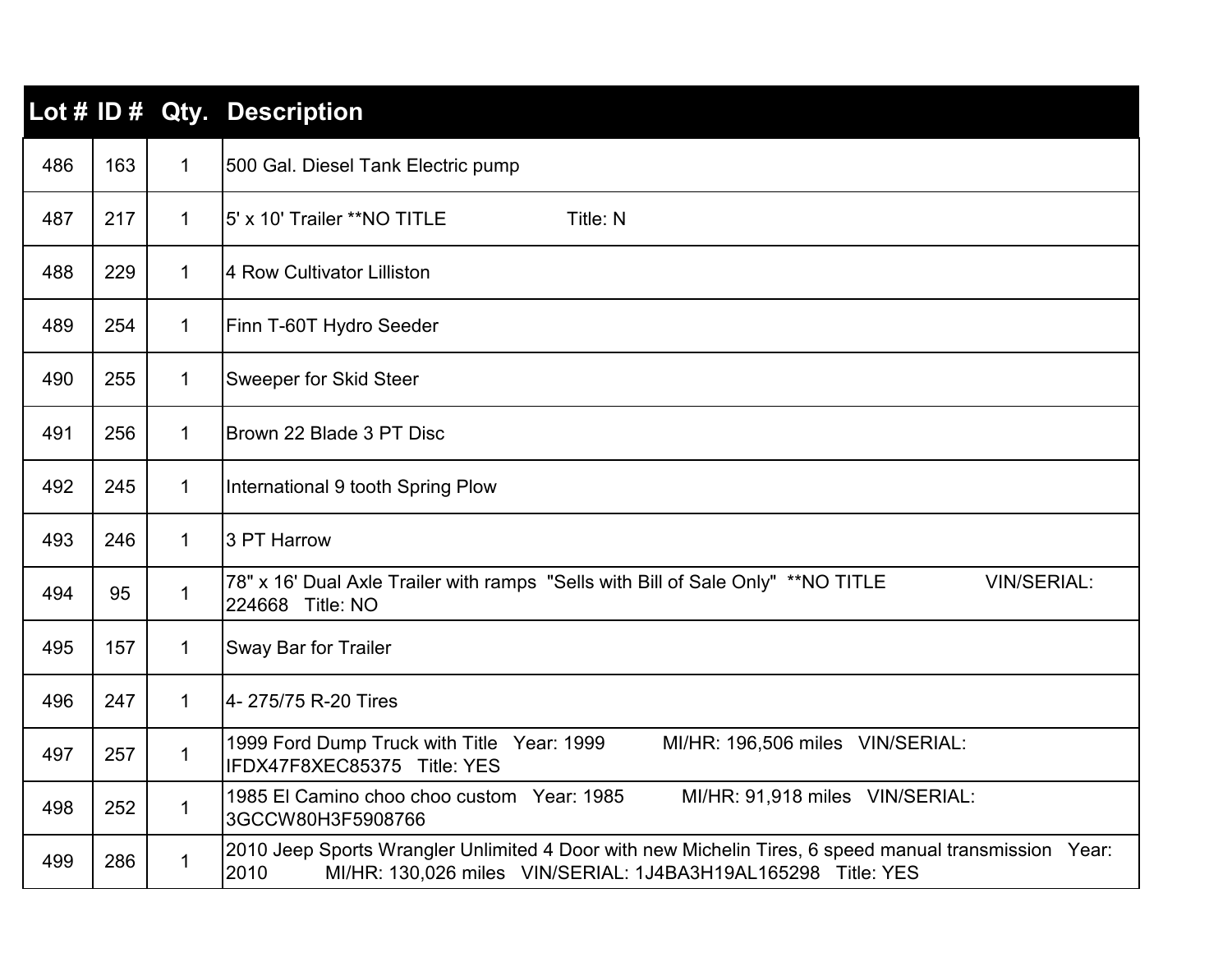|     |     |              | Lot # ID # Qty. Description                                                                                                   |
|-----|-----|--------------|-------------------------------------------------------------------------------------------------------------------------------|
| 500 | 134 | $\mathbf{1}$ | Mid Atlantic JD 110 6 1/2 x 18 Tandem Axle Trailer Year: 2001<br><b>VIN/SERIAL:</b><br>5ANAF18271R005593 Title: YES           |
| 501 | 253 | $\mathbf 1$  | 2007 Chevy Pick-up Short Bed Year: 2007<br>MI/HR: 290K estimate VIN/SERIAL:<br>IGCEC14C472559144                              |
| 502 | 258 | $\mathbf{1}$ | 1981 El Camino (Drag Car Only)                                                                                                |
| 503 | 268 | 1            | 2006 Mits-Fuso 14' Dump Truck<br>MI/HR: 204,594 miles VIN/SERIAL: JL6CCE1S36K006350                                           |
| 504 | 285 | $\mathbf{1}$ | <b>Boat Trailer **NO TITLE</b><br>Title: NO                                                                                   |
| 505 | 318 | $\mathbf{1}$ | 2002 Ford F350 Single Wheel Long Bed<br>MI/HR: 405,167 miles VIN/SERIAL:<br>IFTSW31502EC48487 Title: ?                        |
| 506 | 319 | $\mathbf{1}$ | Dodge Ram 2500 Single Cab with Service Body<br>Year: 2000<br>MI/HR: 266,689 miles VIN/SERIAL:<br>3B7KC26Z9YM222529 Title: YES |
| 507 | 330 | 1            | 2007 Nissan Maxima<br>MI/HR: Unknown<br><b>Title: YES</b>                                                                     |
| 508 | 331 | $\mathbf{1}$ | Massey Ferguson 2745M Round Baler, less than 3,000 bales<br>VIN/SERIAL: SN# HU44M104                                          |
| 509 | 332 | $\mathbf{1}$ | Moffitt EZ-3RVX<br><b>VIN/SERIAL: SN# 110912</b>                                                                              |
| 510 | 341 | $\mathbf{1}$ | Carlton Chipper Model 2512 with 114 HP, John Deere Motor Diesel, 12" Capacity chipper, Brand new Anvil                        |
| 511 | 384 | $\mathbf 1$  | 2006 Ford F-150 FX4 4wd<br>MI/HR: 153194 VIN/SERIAL: 1FTPX14V76NB15311 Title: YES                                             |
| 512 | 321 | $\mathbf 1$  | Finn B40 Straw Blower on Trailer ** NO TITLE<br>Title: NO                                                                     |
| 513 | 230 | 1            | 2 Ring Grain Bin                                                                                                              |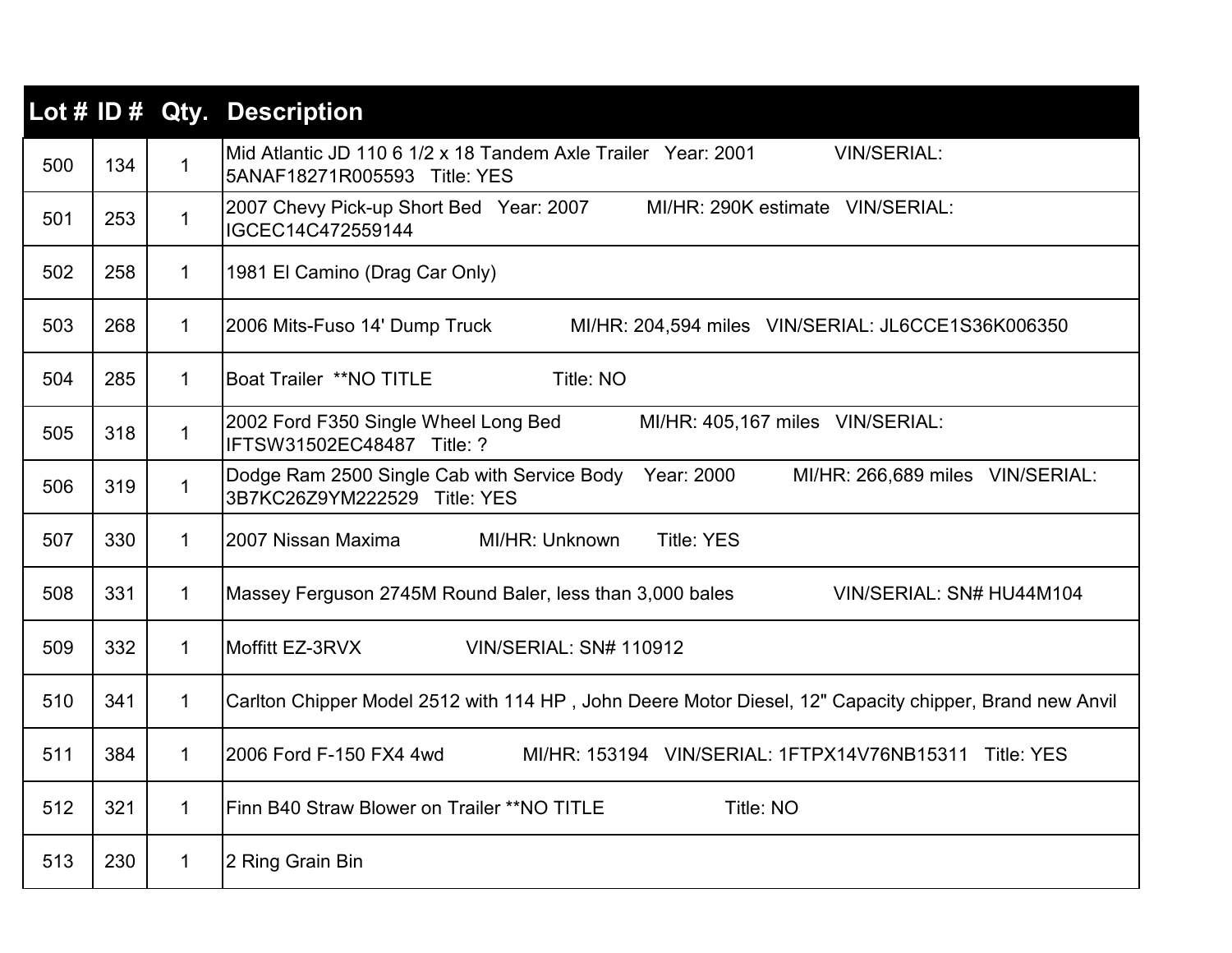|     |     |              | Lot # ID # Qty. Description                                                       |
|-----|-----|--------------|-----------------------------------------------------------------------------------|
| 514 | 226 | $\mathbf{1}$ | <b>Irrigation Pump</b>                                                            |
| 515 | 228 | $\mathbf{1}$ | 4 Wheeler Snow plow                                                               |
| 516 | 225 | $\mathbf{1}$ | 100 Gal. Spray Barrel                                                             |
| 517 | 227 | $\mathbf{1}$ | <b>Plant Mover</b>                                                                |
| 518 | 192 | $\mathbf{1}$ | <b>York Fans</b>                                                                  |
| 519 | 212 | $\mathbf{1}$ | Lincoln Arc Welder Tig250 AC/DC                                                   |
| 520 | 213 | $\mathbf 1$  | Dee blast sand blaster                                                            |
| 521 | 214 | $\mathbf{1}$ | Triumph NTB-550 Tire Balancer                                                     |
| 522 | 222 | $\mathbf 1$  | 1990 Cobia Boat **NO TITLE Year: 1990<br>Title: NO                                |
| 523 | 223 | $\mathbf 1$  | <b>Tommy Lift</b>                                                                 |
| 524 | 224 | $\mathbf{1}$ | 6' x 10' Trailer **NO TITLE<br>Title: NO                                          |
| 525 | 219 | $\mathbf{1}$ | Chain Box with Rope & Chain Binder & Bucket                                       |
| 526 | 220 | $\mathbf{1}$ | Craftsman Belt & Disc Sander                                                      |
| 527 | 221 | $\mathbf{1}$ | 7 x 16 Hallmark Enclosed Trailer converted to goose neck ** NO TITLE<br>Title: NO |